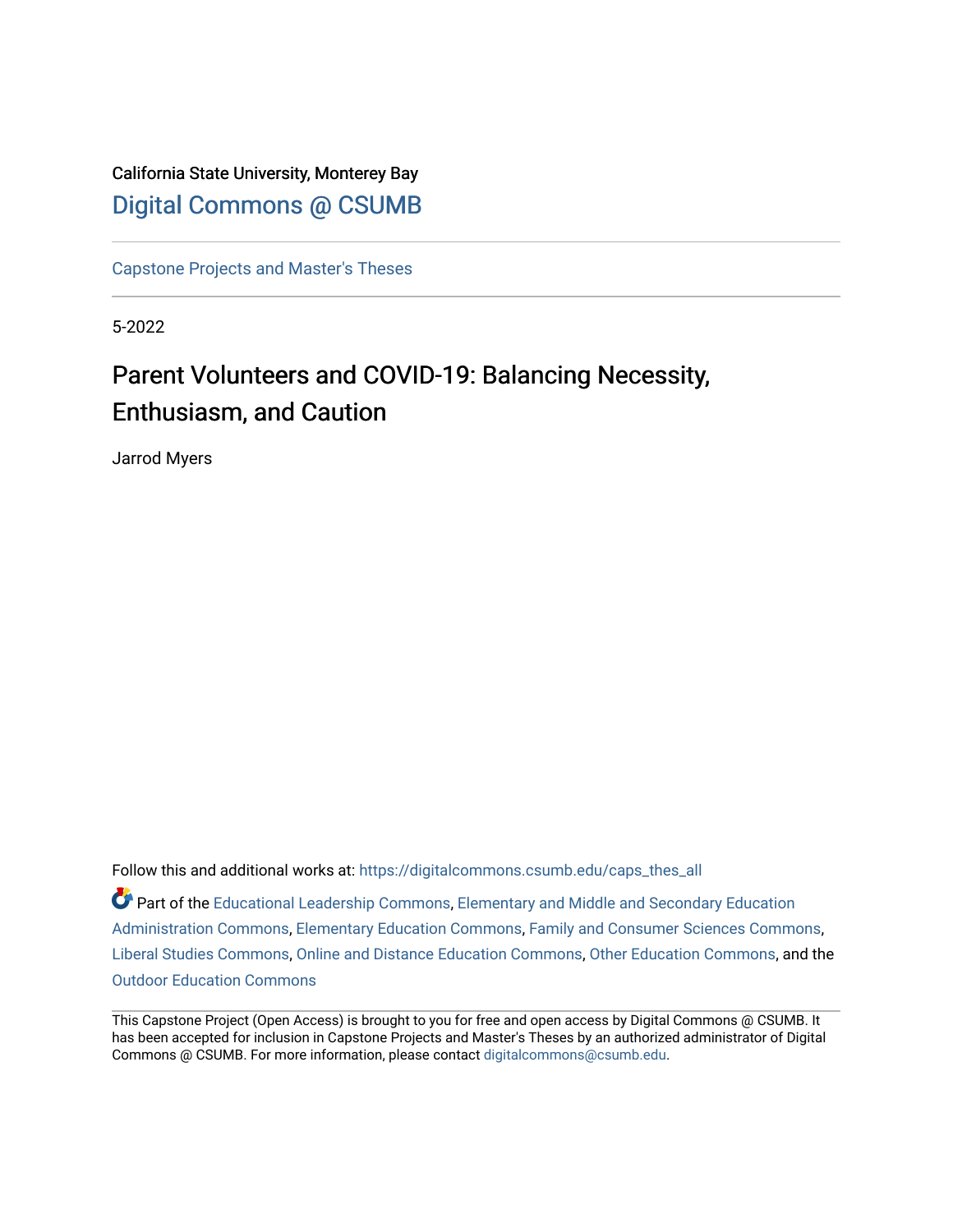# **Parent Volunteers and COVID-19: Balancing Necessity, Enthusiasm, and Caution Jarrod Myers Department of Liberal Studies LS 400: Senior Capstone**

**Dr. Patty Whang**

**May 20, 2022**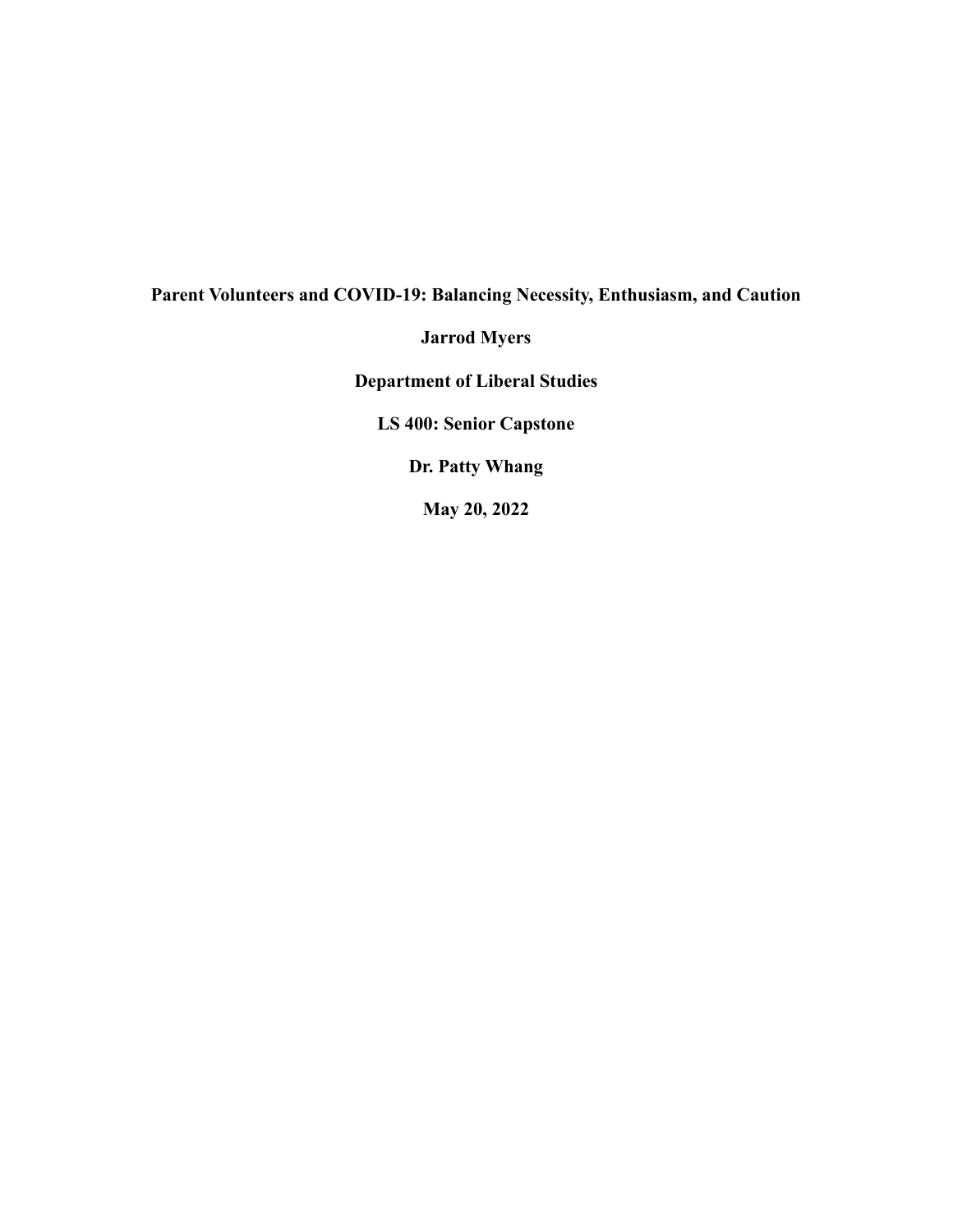#### **Abstract**

The focus issue addressed in this Capstone Project is how the pandemic disrupted parent volunteering in schools. Parent volunteering is an essential issue for schools because parent involvement is essential for student success. An evidence-based argument is offered that schools struggled to staff the void left by parent volunteers. The three primary stakeholder perspectives chosen were parents, school leadership, and teachers. Parents make up the volunteer pool; teachers know what kind of assistance classrooms need, and school leadership creates policies. Three themes emerged from analyzing the data and explored ways to reintroduce parents to a school campus. Parent volunteers make in-class activities easier; parents want to feel engaged with their child's school, but school coronavirus policies limit access to the school. Balancing necessity, enthusiasm, and caution are argued to be the most effective way to achieve a school's parent involvement goals.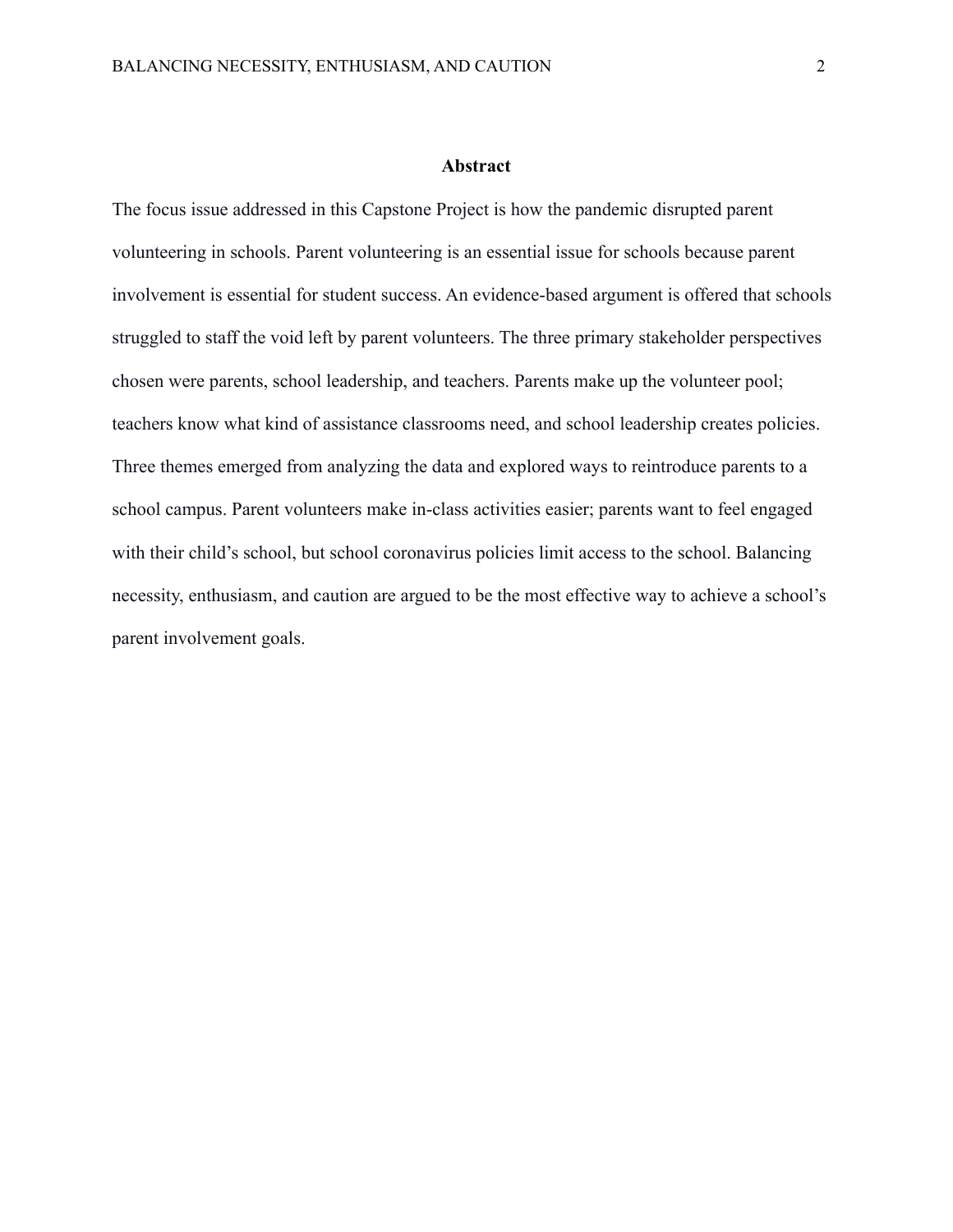# **Setting The Stage**

The coronavirus pandemic caused California public schools to close their campuses and go remote for nearly eight months. For public schools, The year 2020 was a year spent logged into a Zoom classroom. After the winter of 2020-2021, California schools gradually began to open back up. Hybrid classrooms, where some students were in class and others still remote, became more common. In order to get as many students on campus as possible, some schools resorted to half-day schedules. In this system, a class is split up into morning and afternoon groups. Each group would be on campus for roughly 4 hours and then home. The classroom is sanitized in between groups. This was campus life for most California schools for most of the 2020-2021 school year. The following autumn, public schools were able to return to a more typical all-day school schedule. In-person classes became safer as our understanding of the coronavirus improved, and vaccines became available for children as young as five.

For charter schools, this often meant finding the best course of action within their obligations to students, staff, and their charter. It is hard to make a general statement about charter schools in the pandemic because the schools took different paths as the virus's dangers started to recede. The mixture of approaches is especially true regarding parents' access to the school campus: some schools were flexible, and others were strict. A flexible school allowed parents to return to campus while students began hybrid instruction fully. Other schools restricted when and where a parent could come on campus: such as drop-off and pick-up. Some rules were made around the student's age so kindergarteners and first graders would be allowed to have a parent escort them on campus, while all older students would have to make the journey to class on their own. Some schools would only allow the parent to drive up to a designated location to drop their child off - adults remaining inside the car the whole time. However, the school chose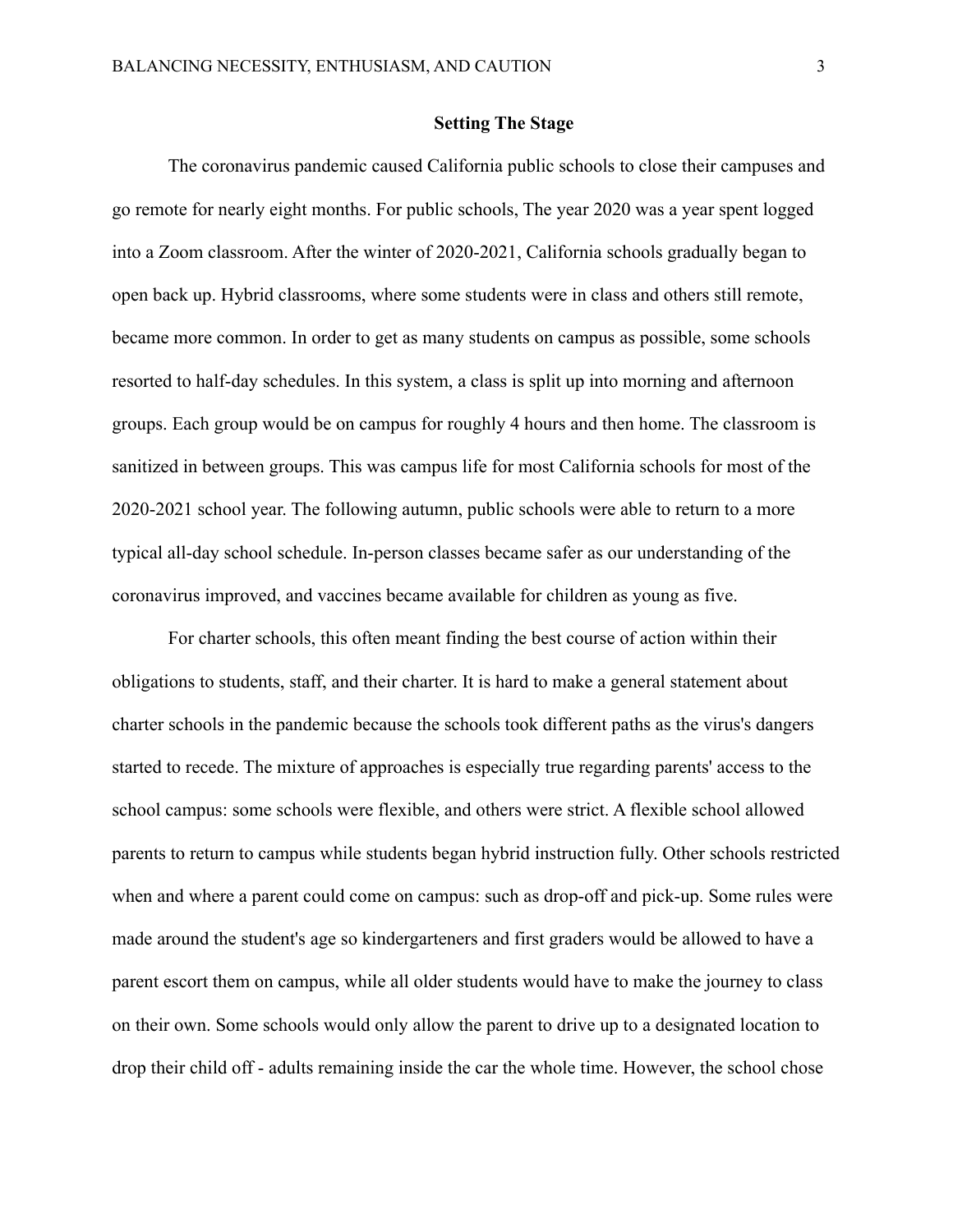to implement limited unnecessary inneractions on campus, which often led to a deterioration of parent engagement with the school.

Parent volunteers play an essential role in filling the gaps typically filled with district funds for charter schools. Often charter schools do not rely on a school district to fully fund paraprofessionals or enrichment programs such as; art, music, language immersion, and athletics. Charter schools are also responsible for improvements to the campus, such as playground equipment, painting the buildings, and eradicating gophers from the school fields. Parent volunteers also play an essential role as in-class assistants. After making informal arrangements with their child's teacher, traditionally, parents can volunteer during lessons. In-class volunteering is beneficial for younger students who help develop their reading and writing skills and extra help with tools like scissors or tablet devices. Beyond in-class activities, parent volunteers play an essential role for the school by acting as field trip chaperones, fundraisers, and members of action committees and governance boards.

One charter school where parent volunteers play a prominent role is Worldview Charter Elementary (WCE) in Dune City, California. Before the pandemic, WCE used parent volunteers for positions such as in-class assistants, field trip chaperones, team coaches, and help at school events such as science and book fairs. Among the four charter schools in Cypress Unified School District, WCE initiated the strictest campus restrictions. By Spring 2022, WCE was still determining how to let parents back on campus, while the other charter schools had already allowed parents back on campus according to pre-pandemic rules. WCE continues to operate without parent volunteers on campus.

Access to school campuses is an issue people feel more passionate about since coronavirus threw schools into a state of havoc. Being on campus allows parents to see the state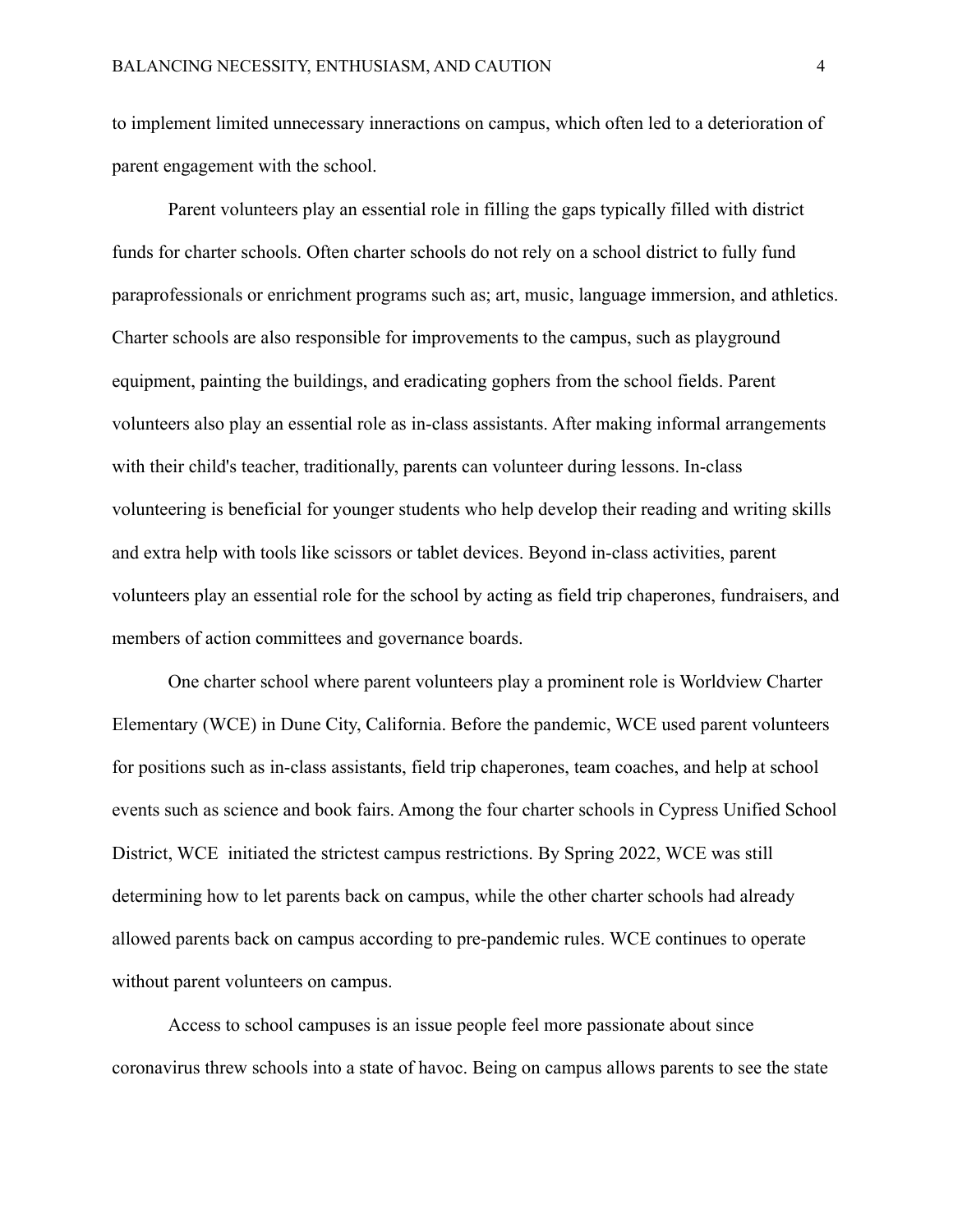of the school, gives them an idea of the school's curriculum, and gives the parent access to their child's teacher. Furthermore, some parents want to be involved because they feel their involvement reinforces the importance of education for their children. Schools want parent volunteers on campus to assist with a variety of tasks and to up the school's culture. Parents visible on campus send a message to all students that their school is not just a building; it is a community. The sense of community appears to be accurate at WCE and why it is the research setting in this paper. By investigating and analyzing the experiences of WCE during the pandemic, this research hopes to understand the best course of action when restricting volunteer access to a school.

#### **Literature Synthesis & Integration**

California's first positive COVID case occurred on January 25, 2020, and on March 7, Elk Grove became the first California school district to shut its campus doors and shift to remote learning (Procter, 2022). Worldview Charter Elementary (WCE) remained in-person until the beginning of the Spring Break, which marked the end of in-person learning for nearly a year. Traditionally WCE has relied on parents to volunteer to carry out the roles of in-class assistant, on-site maintenance projects, field trip chaperones, fundraisers, and members of action committees and governance boards. WCE does not rely on the school district to fund paraprofessionals or enrichment programs such as art, music, language immersion, and athletics as a charter school. WCE is also responsible for building maintenance and improvements. Parent volunteers play an essential role in filling the gaps typically filled with district funds. Along with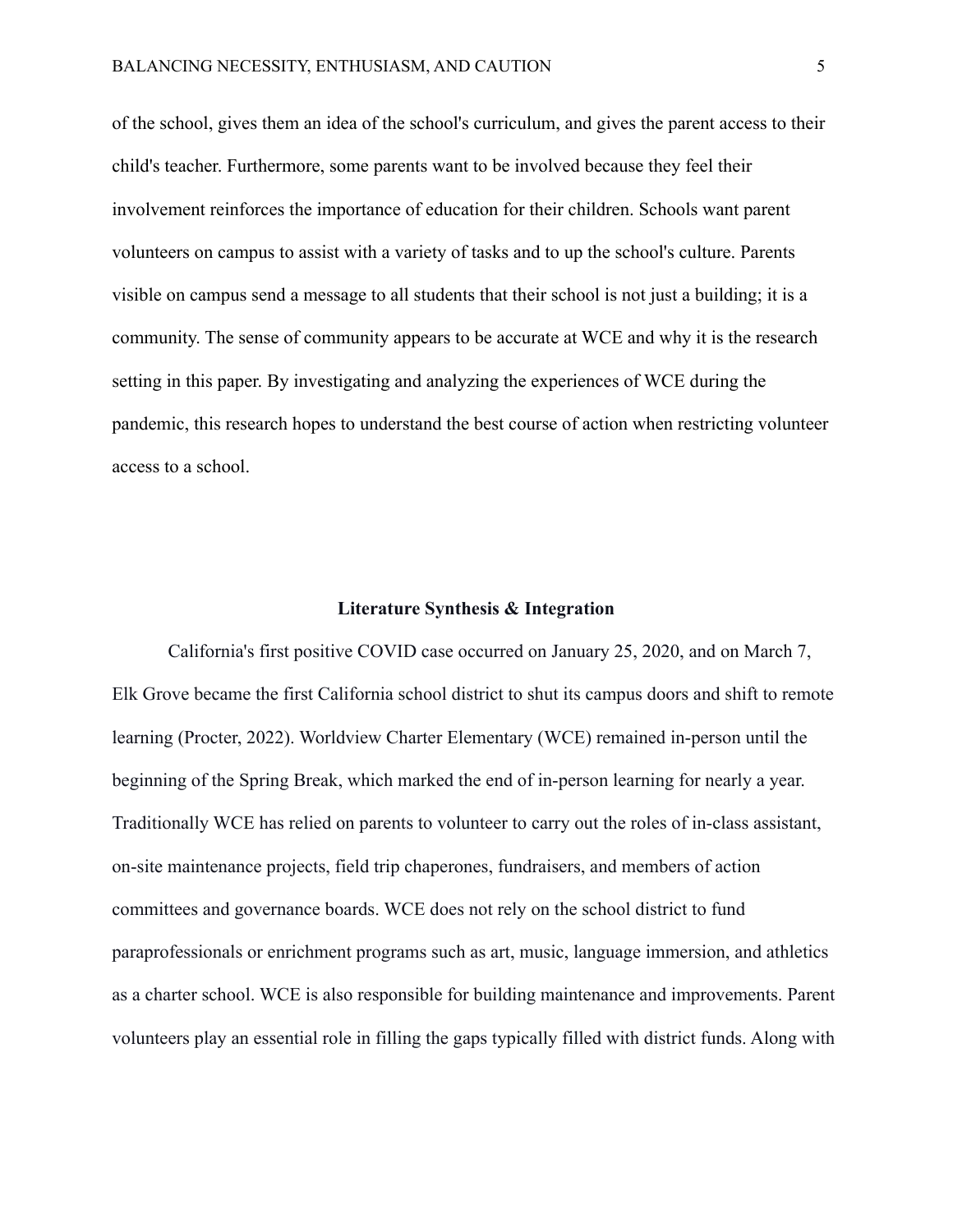making informal arrangements with their child's teacher, traditionally, parents could volunteer by showing up for events like on-site Work Days, science fairs, and field trips.

# **What is the Problem/Opportunity?**

The Covid Pandemic has curtailed parent volunteer programs schools like Worldview Charter Elementary use to increase levels of parental involvement on campus. Public health and school COVID safety protocols have added barriers beyond the traditional reasons parents cannot participate on school campuses. Parent volunteers at WCE have one or more children enrolled at the school. When a parent enrolls their child at a public charter school, they are requested, not required, to volunteer 30 hours per school year. Traditionally, *parental involvement* is reading at home, helping with homework, and being active on campus as a volunteer or a member of action committees (Aguilar, 2021). Established research has categorized parental involvement with schools into six categories: parenting, communicating, volunteering, learning at home, decision making, and collaborating with the community (Epstein, 2010). There is a positive relationship between the combined effects of family and school and academic performance (Epstien & Sanders, 2002).

According to Bronfenbrenner's bioecological theory, there are five basic structures where interactions affect human development. These structures are called the microsystem, the mesosystem, exosystem, macrosystem, and the chronosystem. The microsystems are personal relationships crucial to development, such as family, schools, friends, community, and mass media. The mesosystems are the activities and places that connect members of other microsystems with the child. The exosystems are settings and activities children have no control over: like their parent's jobs, federal laws, and social services. Macrosystems are significant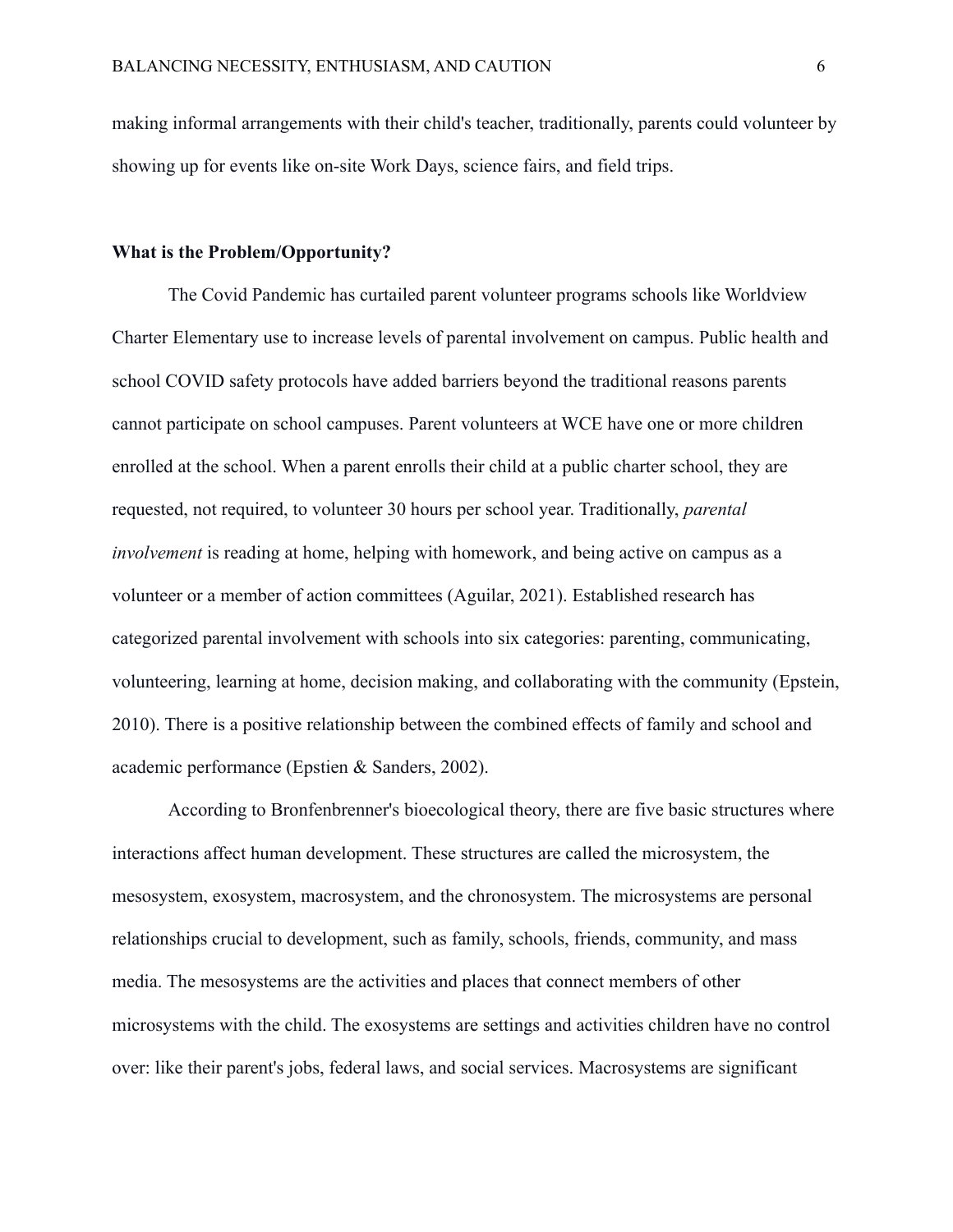society-wide actions and issues where children have even less influence. The chronosystem contains, and is constructed from changes in, the four smaller systems (Bronfenbrenner, 1996). When macrosystems act on exosystems, they create problems a child can not influence, such as barriers to learning created by pandemics. Studies have shown that exosystem factors such as parent employment, income, and even a zip code can affect a child's development (Huston et al., 1994). Dini (2021), a researcher in Malaysia, studied how parents with positive involvement habits during remote learning had a correlating influence on their child's academic performance. Proximity to engaged parents resulted in students picking up good habits and bringing those habits along when school returned to in-person .

Sometimes parents who volunteer do so for reasons unrelated to their child's academic success. Parents usually feel good about being able to help in their child's classroom, and teachers generally have a favorable view of their presence in the lower grades. Parents are genuinely curious about their child's life at school; some parents want to be active on campus to check up on their child's social habits. Other parent volunteers may be there to check up on their kids and how their child's teacher interacts with them (Marland-Peltoniemi, 2015). Many teachers agree that parental involvement is essential for a student's success (Aguilar, 2021). According to Bronfenbrenner (1996), the effectiveness of a mesosystem depends on the quality of the interactions between meaningful influences. Having a positive relationship or opinion of their child's school is crucial to the quality of the parent-school mesosystem.

Parent-Teacher communication is vital to make parents feel like their volunteer service is still valued. As a Long Beach area principal recently said, "parents are the lifeblood of our school" (Guardabascio, 2022). After the isolation of remote work and school, parents could feel like they have lost familiarity with their child's school. When a parent feels they have a rapport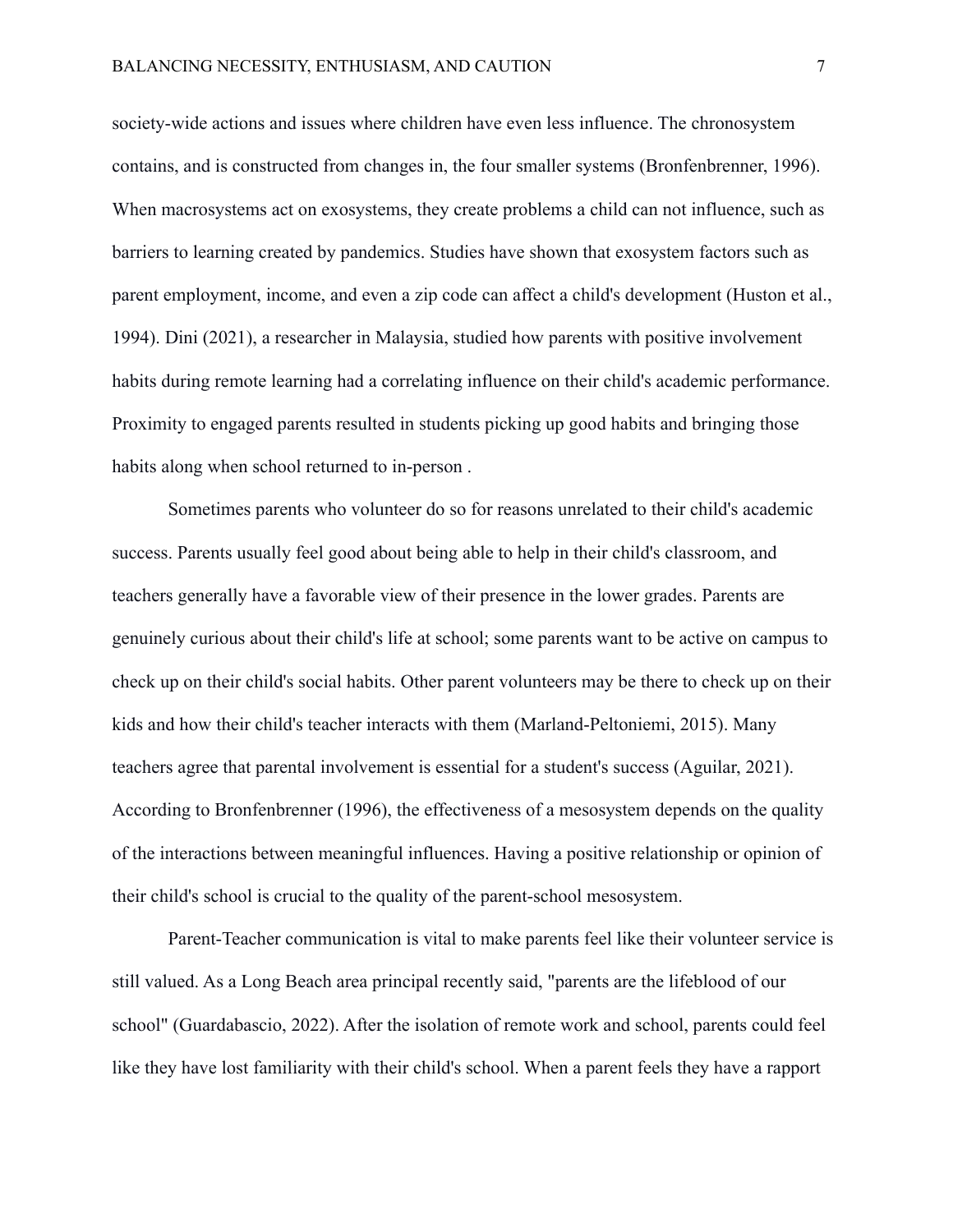with their child's teacher, they are more likely to be involved on campus (Aguilar, 2021). Creating more avenues for parent volunteers on campus would allow curious parents to inquire about their children (Marland-Peltoniemi, 2015)**.** Conversely, suppose a parent feels like they are engaged in a meaningful way. In that case, they will be more likely to answer calls from the school to fill volunteer jobs, including support for Covid testing, signing in students at lunch, recess duty, light custodial duties, working in the office preparing materials, and classroom support (Fensterwald, 2022).

COVID restrictions superseded traditional barriers to parent involvement and added more. Since schools could become locations where COVID is transmitted and then brought home, schools were closed to stop the spread of COVID in the community (Dini, 2021)**.** On April 5, 2021, WCE reopened the campus with a hybrid model, which lasted until the 2020-21 school year. The campus returned to a full in-person model at the beginning of the 2021-2022 school year. California schools are now open for in-person learning and closely monitor their staff and students for COVID symptoms. The once little runny nose became a reason for a student to be sent home for the day (California Department of Health, 2022). Charter schools in California have begun to allow parent volunteers back on campus as long as they comply with additional precautions; such as mask-wearing, a negative covid test, or proof of vaccination (Guardabascio, 2022)

# **Why is it an Issue/Opportunity?**

WCE's decision to restrict access to their campus has decreased the opportunities for parents to be involved in their child's school through volunteering. Parent volunteering is a function of the mesosystem. The activity serves as the family and school microsystems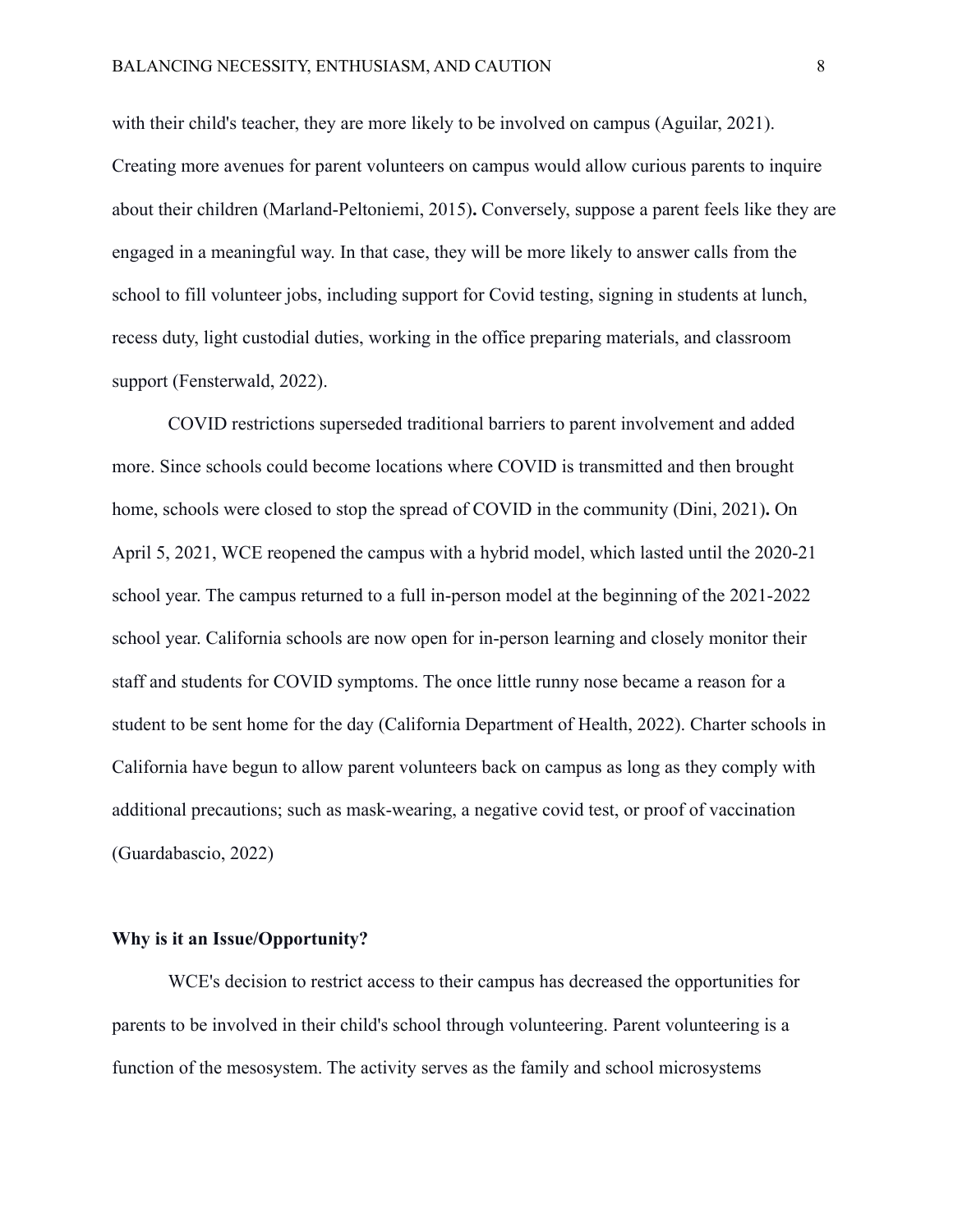interacting (Bronfenbrenner, 1979). Increased parent involvement in learning programs positively affects learning; research has shown that collaboration between parents and the school is vital in parent and teacher relationships (Dini, 2021). Diminishing the role of the parents, and by extension, the home, in this sphere of influence could have adverse effects on the child's relationship with their school. Established research by Bronfenbrenner (1979) has concluded child development is enhanced when there is maximal linkage between home and school in terms of values, experiences, objects and behavioral styles (p. 214). Other research has demonstrated that when the family's interaction style is similar to the school's, students have improved academic performance (Hill & Tyson, 2009). Parents who are enthusiastic about the goings-on at the school could transfer that excitement to their child, increasing the motivation of the child to achieve at school (Smith, 2006). Generally, teachers see parent volunteers as helpful in the early grades when young students are still developing motor skills (Marland-Peltoniemi, 2015). Teachers at WCE have said parent volunteers allow them to differentiate instruction. Volunteers can help cut down the time teachers and paraprofessionals spend with "small tasks" like cutting, gluing, taking the caps off markers, and cleaning up after activities (King, 2022).

On-campus volunteer opportunities provide chances for the parent to make inquiries about their child (Marland-Peltoniemi, 2015). The lack of communication between parents and teachers can discourage the parents from volunteering. When parents cannot commit to regular volunteer hours, it hinders cooperation between the school and family. The absence of volunteers is especially pronounced in the lower grades because older students do not need help. The drop in communication between parents and school can increase the feeling of helplessness among the parents (Marland-Peltoniemi, 2015). During remote learning, a lack of face-to-face experiences with the school weakened the partnership between teachers and parents (Dini, 2021). They are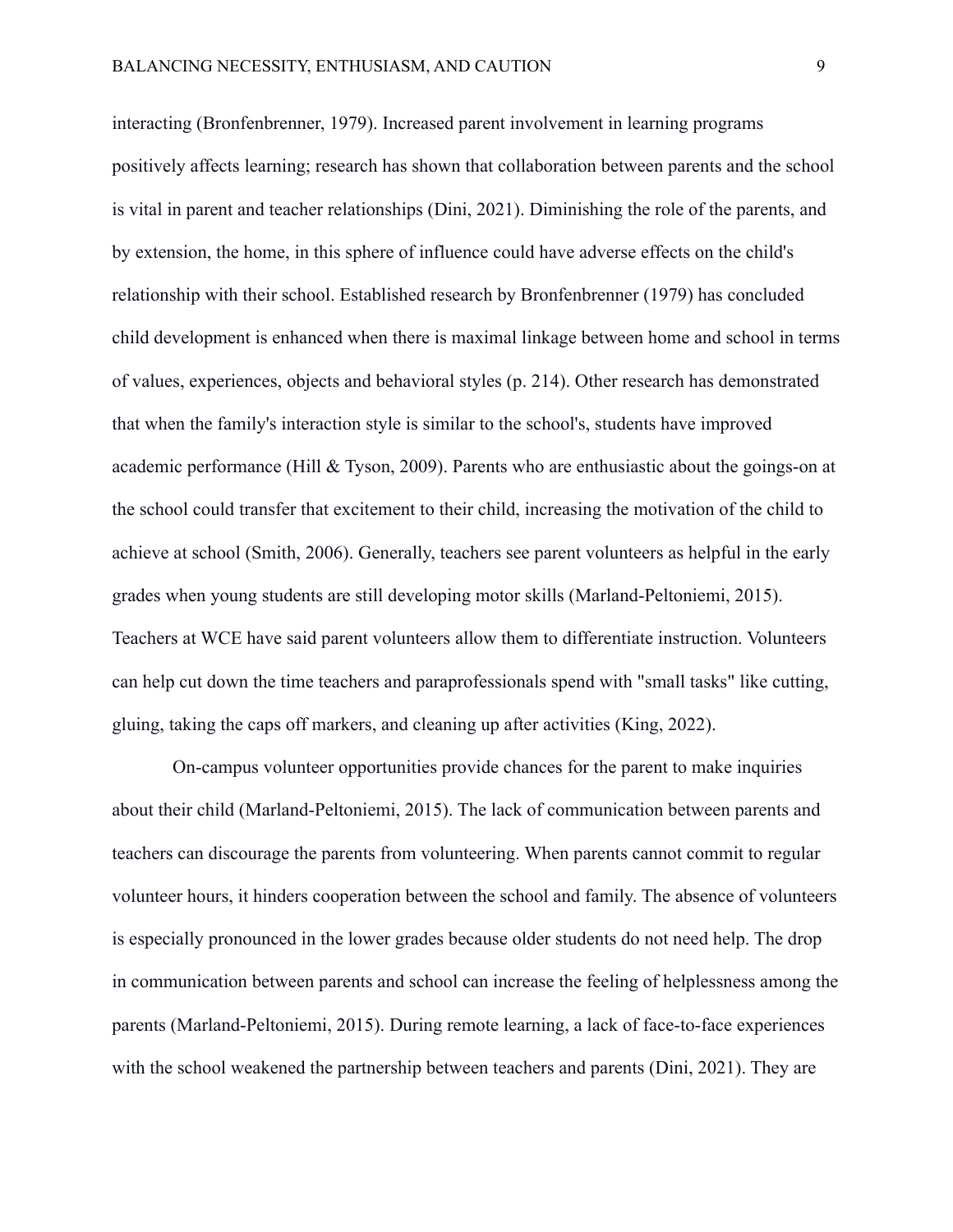missing out on regular volunteer opportunities, resulting in fewer chances for parents to "check-in" with their child's progress. The loss of this face-to-face experience is an example of the diminishment of the parent-teacher mesosystem. The parents cannot express enthusiasm for the work done at school (Smith, 2006). There is evidence that this excitement leads to higher levels of academic achievement (Epstein, 2010). One study found that having more exposure to parent involvement through lockdowns and remote learning - basically being stuck together, could positively affect a child's development (Dini, 2021).

In order to be a volunteer, WCE parents needed to submit to a Live Scan background check to be an in-class assistant; and submit to a driver's safety quiz to be a field trip driver. Other traditional barriers to parent volunteering at WCE are not unique. The traditional barriers to parent involvement include work schedules, other commitments, language barriers, lack of information, childcare needs, and a lack of access to the internet (Aguilar, 2021). Some parents believe it is solely the teacher's job to educate the child. Some parents have chosen to be uninvolved in the child's education out of respect for the teacher's role to educate (Smith, 2006). Another barrier to parents volunteering is that teachers do not know how to utilize parent volunteers. Teachers who are unsure how to incorporate parents are less likely to advertise volunteer opportunities (Epstein, 2010). Teachers are also aware of technology gaps and language barriers to communication with some families (Aguilar, 2021). WCE's policies also present a problem for parent volunteers who do not wish to wear a face mask or be vaccinated, as both are now requirements for volunteer work pre-approved by a WCE administrator (WCE, 2022).

There is research focusing on traditional barriers to parent involvement at school. Regardless of their motivation or desire to be on campus, some parents cannot because of work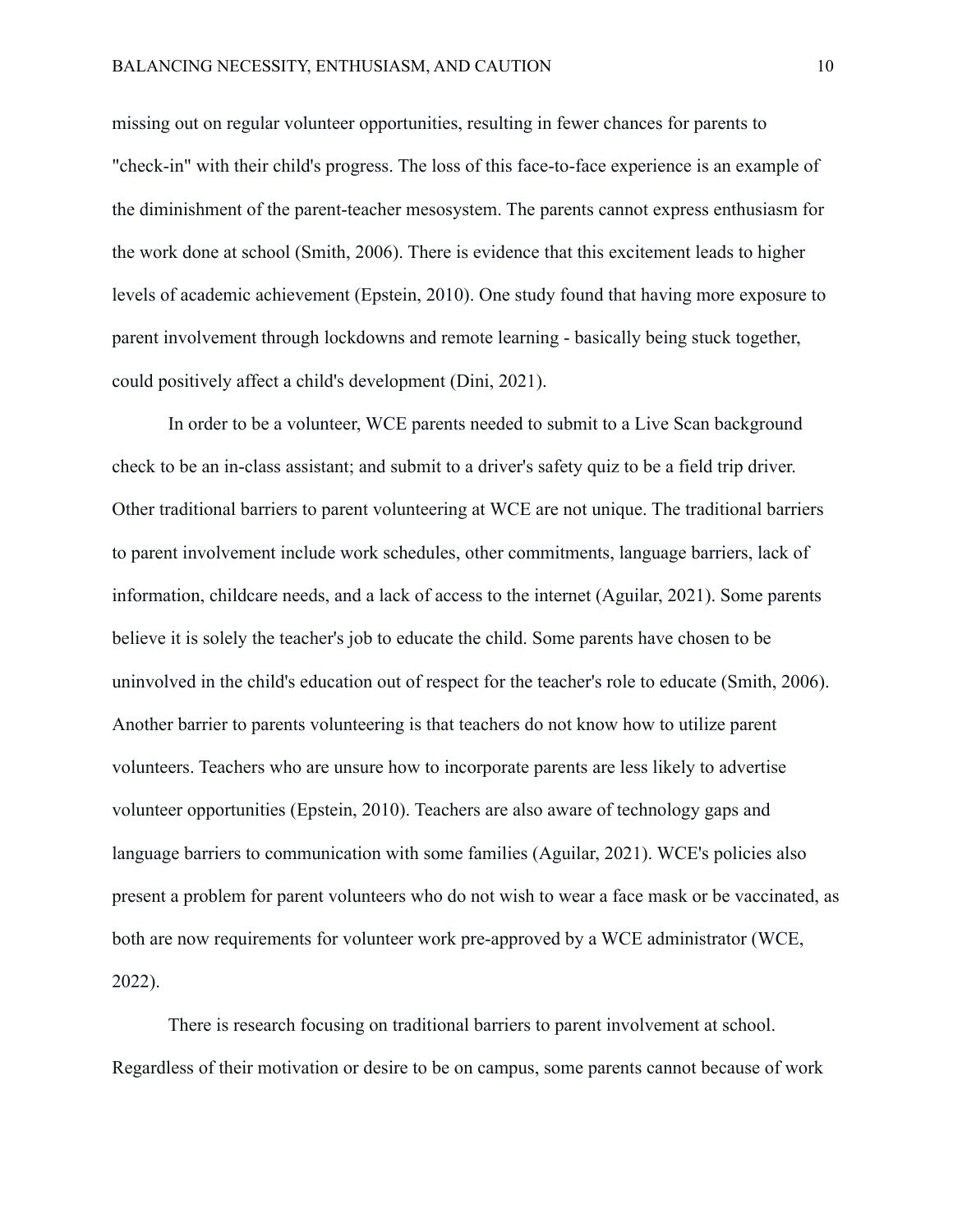schedules, other commitments, language barriers, lack of information about ways to volunteer, and the needs of another child or family member (Aguilar, 2021). For example, families could be dealing with a crisis at home and may not have time available to be involved at the school (Smith, 2006). Sometimes there is a feeling of discouragement because parents feel the volunteer opportunities available do not incubate a feeling of cooperation. Instead, it reinforces the school hierarchy where school staff and educators dominate. Parents feel their presence is only required when the school needs a driver or a body. Unappealing can increase the feeling of helplessness among the parents. (Marland-Peltoniemi, 2015). Alternatively, a teacher may not know how to utilize a parent volunteer (Epstein, 2010). Parent-Teacher communication is vital to make parents feel like their volunteer service is still valued. WCE's restricted campus presents a problem for parents who wish to have face-to-face contact with their child's teacher or volunteer at the school.

#### **What Has Be Done?**

Parent volunteering is just one aspect of education where the pandemic added layers of difficulty. The COVID-19 pandemic is a recent event that has added a new layer of difficulty for parents volunteering at schools. In order to mitigate the spread of coronavirus, schools in Cypress Unified School District have been directed to "limit non-essential visitors" to campus but allow principals and directors to create their respective protocols for on-campus visitors (CUSD, 2021). The protocols established at WCE decreased opportunities to volunteer even though established research has shown the benefits of school-family solid interrelationships (Epstien, 2010).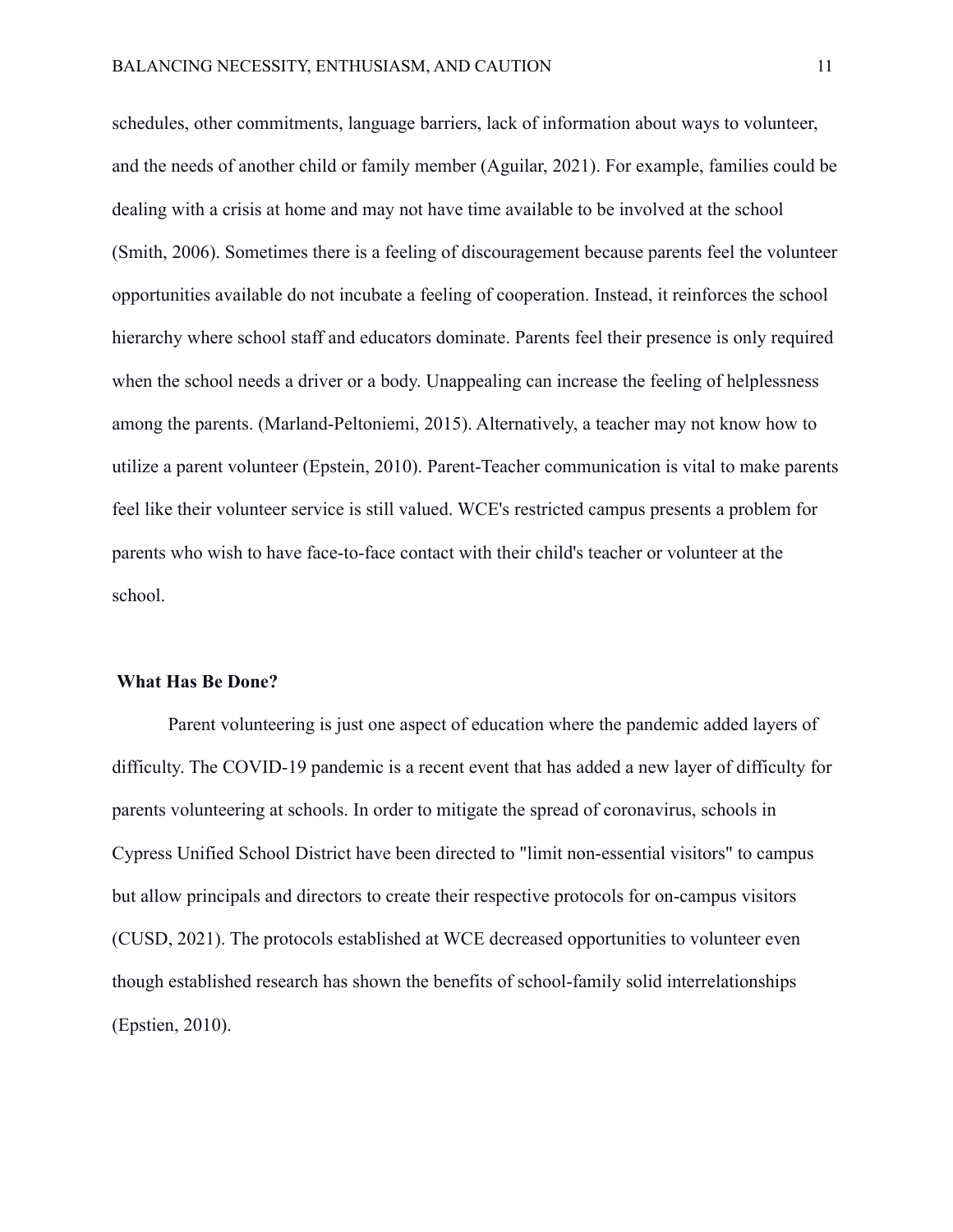The available research on the pandemic's effect on education focuses on issues like the digital divide and face masks in schools. One report into the inequities of access to the technology found that 1 in 4 California students lack access to the internet. The same report blamed the digital divide on Black and Latinx students losing twice their learning time as their White cohorts (Innovate Public Schools, 2021). This study is vital for WCE because 60% of CUSD's students identify as Latinx (EdData, 2022). Another example of pandemic-specific research is one report on how face masks affect the development of speech development and language skills in young children. This report suggests that a teacher wearing a face mask does not significantly reduce students' ability to hear the correct sound pronunciation. However, the same report states that wearing a face mask will interfere with a student's ability to see proper placement. As stated by Dr. Sarabeth Kirkland, "One important aspect for speech development is the use of correct phonetic placement, our ability to use our articulators (lips, cheeks, teeth, tongue) to produce sounds' ' (Sager, Teachstarter.com, 2021). Another report from Malaysia found a positive correlation between remote learning alongside a parent and academic achievement. This study found that the parent's watchful eye and positive reinforcement are helpful to students locked out of their campuses (Dini, 2021).

The California Department of Education has determined that parents should be involved with a charter school's decision-making. This involvement includes promoting family participation in the education process for all students, including students with disabilities. California has determined that charter schools must maintain specific resources to ensure all students are healthy, safe, engaged, challenged, and supported. The state calls this policy Whole Child (California Department of Education, 2021). When a charter school like WCE determines its priorities concerning its Local Control Funding Formula (LCFF), it must consider the Whole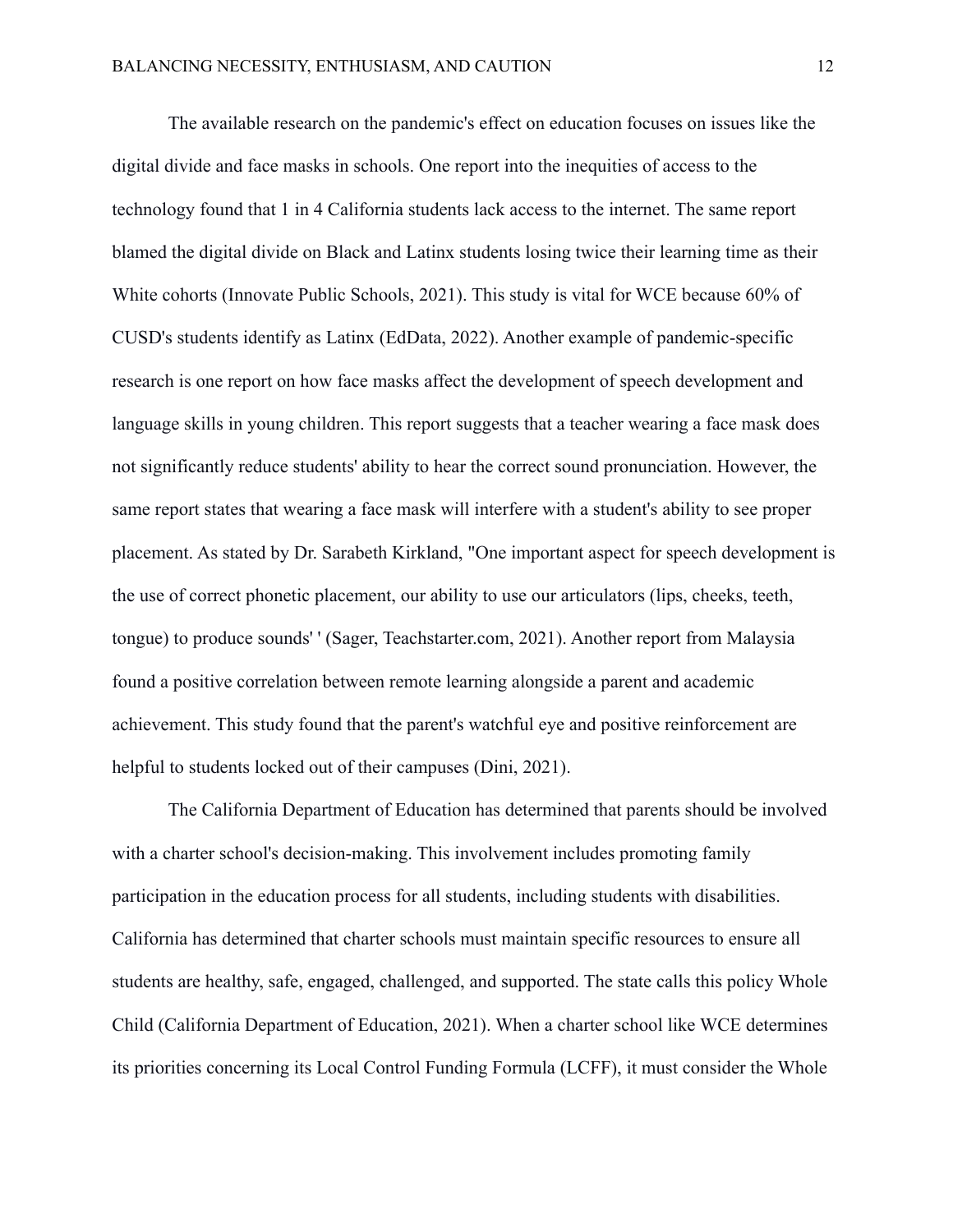Child demands placed on them by the state. The Whole Child policy encourages WCE to have parents involved with daily school life and policy decisions.

# **Conclusion**

This research aims to understand the value of parent volunteers to daily life on any school campus. Through multiple studies, parental involvement has positively affected a student's academic performance. Increased participation by parents scaffolds the school culture to increase a child's motivation to do well at school. Traditional barriers such as a parent's work schedule, family commitments, and language barriers are exacerbated by the COVID pandemic because school campuses were off-limits to parents who might otherwise be willing to lend a hand. California schools are loosening their COVID restrictions, but schools like WCE continue to limit the number of parents on campus. Schools like WCE appear to weigh the public health concern over parental access.

#### **Method**

Parent volunteers played a crucial role in life at Worldview Charter Elementary (WCE). The COVID pandemic disrupted the volunteer program by severely limiting the number of volunteers allowed on campus. For this Capstone Project, the researcher investigated how the WCE community (i.e., parents, teachers,  $\&$  staff) viewed the limited volunteer opportunities and what they thought could be done to improve involvement. Based on an analysis of the data and the relevant research literature, the researcher used what they learned to formulate an action that responded to the pandemic's effect on volunteer opportunities at the WCE in a way that inspires, informs, or involves a particular audience. Understanding the necessity of parent volunteers is vital since they have played a crucial role in school life before the pandemic.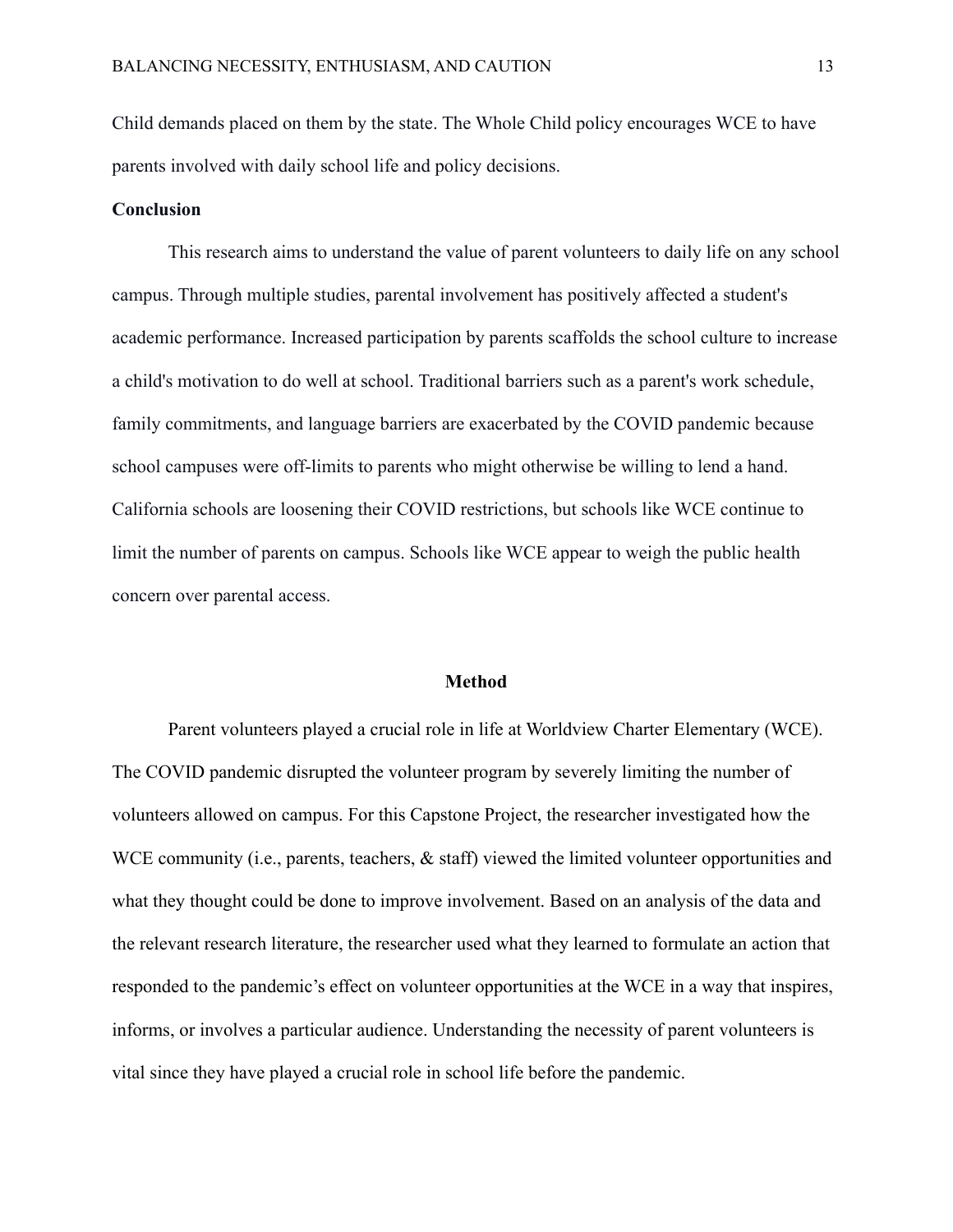# **Context**

WCE is located in Dune City, California, and is part of the Cypress Unified School District. Pulling in students from all areas of Cypress County, in the 2020-21 school year, there were 424 students enrolled in grades K-8. WCE organizes its International Baccalaureate Program by grade level: K-5 in the Primary Years Program and 6-8 in the Middle Years Program. WCE students identify as 36% Latinx; 27% identify as white; 17% identify as "two or more races." Ninety-nine students qualify for Free or Reduced-Price lunch meals. In 2021, 54.6% of WCE students met or exceeded state standards for English Language Arts on the California Assessment of Student Performance and Progress (CAASPP) exam. In the same year, 31.9% of students met or exceeded state standards on the CAASPP mathematics exam (Ed-Data, 2022).

WCE leases facilities from the Cypress Unified School District. The school campus has 15 full-sized classrooms, a multi-use room (cafeteria/auditorium), a library within an administration building, three playgrounds, two fields, and three gardens. Each grade has two homeroom teachers. The school also has three full-time Spanish teachers, three Arts and Performing Arts teachers, and one full-time P.E. Teacher. WCE benefits from a very active volunteer community that includes parents, guardians, grandparents, extended family, and family friends and neighbors. WCE communicates the benefits of families volunteering and supporting students. Monetary donations and volunteer hours are not a condition of enrollment, but the school requests both practices.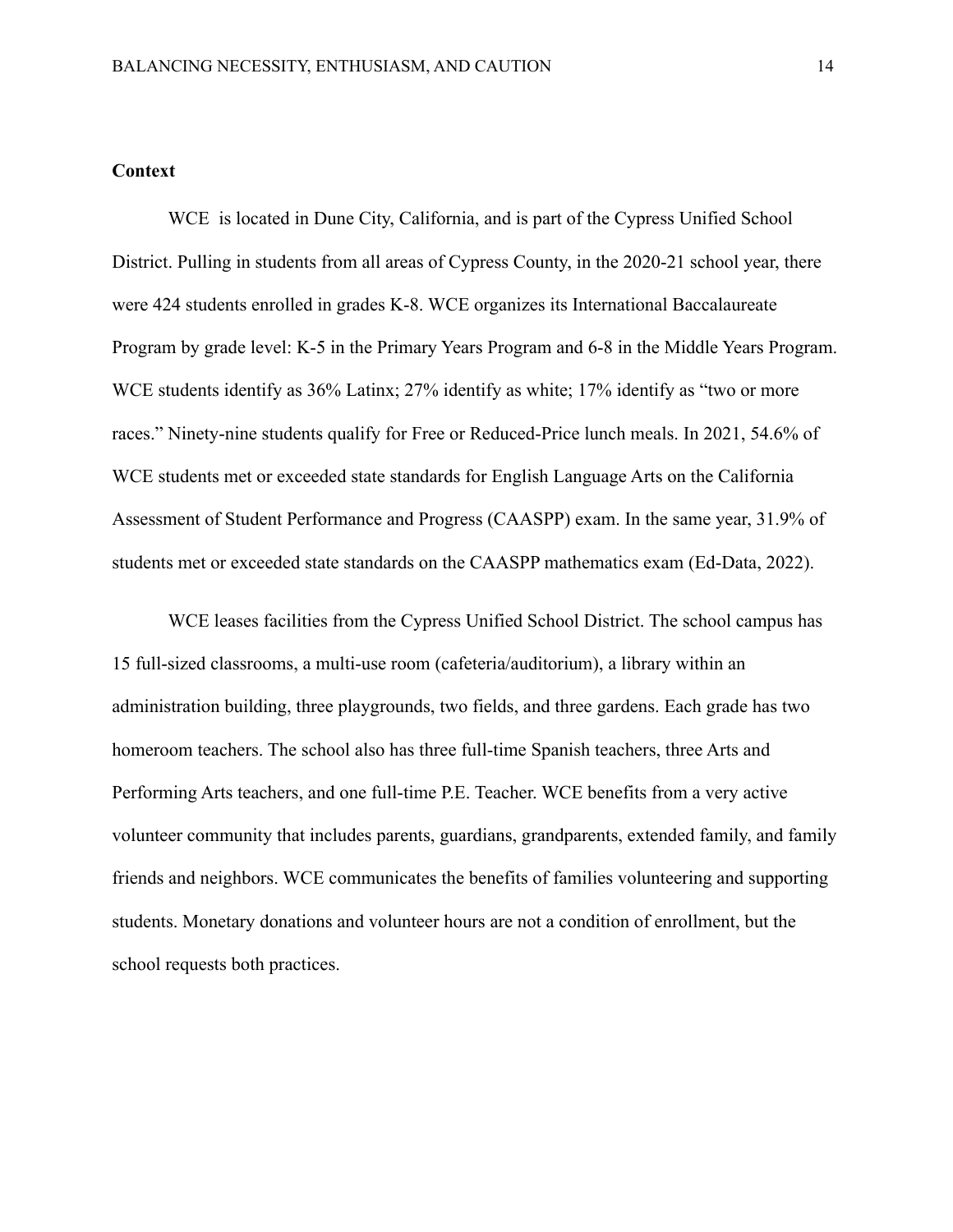# **Participants**

Like many of my research participants, my child attends WCE. My daughter has attended WCE since kindergarten. Before the coronavirus pandemic, I was a very active parent volunteer; I was in her classrooms at least once a week. The most common job for me was supervising a small group of students in the garden or running a counting game. At the pandemic's start, I tried to continue the effort as much as possible. The school modified the definition of parent volunteer work so parents could count the hours helping with remote learning as volunteering. I tried to help my daughter's 3rd-grade teacher in the Zoom breakout rooms. However, I saw 15 different children in many other states of activity on the Zoom meeting screen. The students were jumping. They were spinning in office chairs, and they held their Ipad up to their mouth for extreme close-ups of eating granola bars. I became nauseous. I started to wonder about the other challenges of the pandemic for educators and well-intentioned parents. My research is trying to find a way to best use those good intentions while keeping the school staff safe.

# *Participants: WCE Administrators, Parents, and Teachers*

WCE is the setting because of my extensive experience at the school as a parent volunteer and a service learner. I have developed relationships with teachers, school administrators, and members of the board of trustees. I chose to interview a board of trustees member to see how parent volunteers fit into the big picture for WCE. The board of trustees is the school's executive committee that is responsible for, among other duties, hiring the school director. Any parent can be a member of the board of trustees.

The school director is the school's executive officer, responsible for hiring the principal. The school director plays a crucial role in managing administrators, teaching staff, and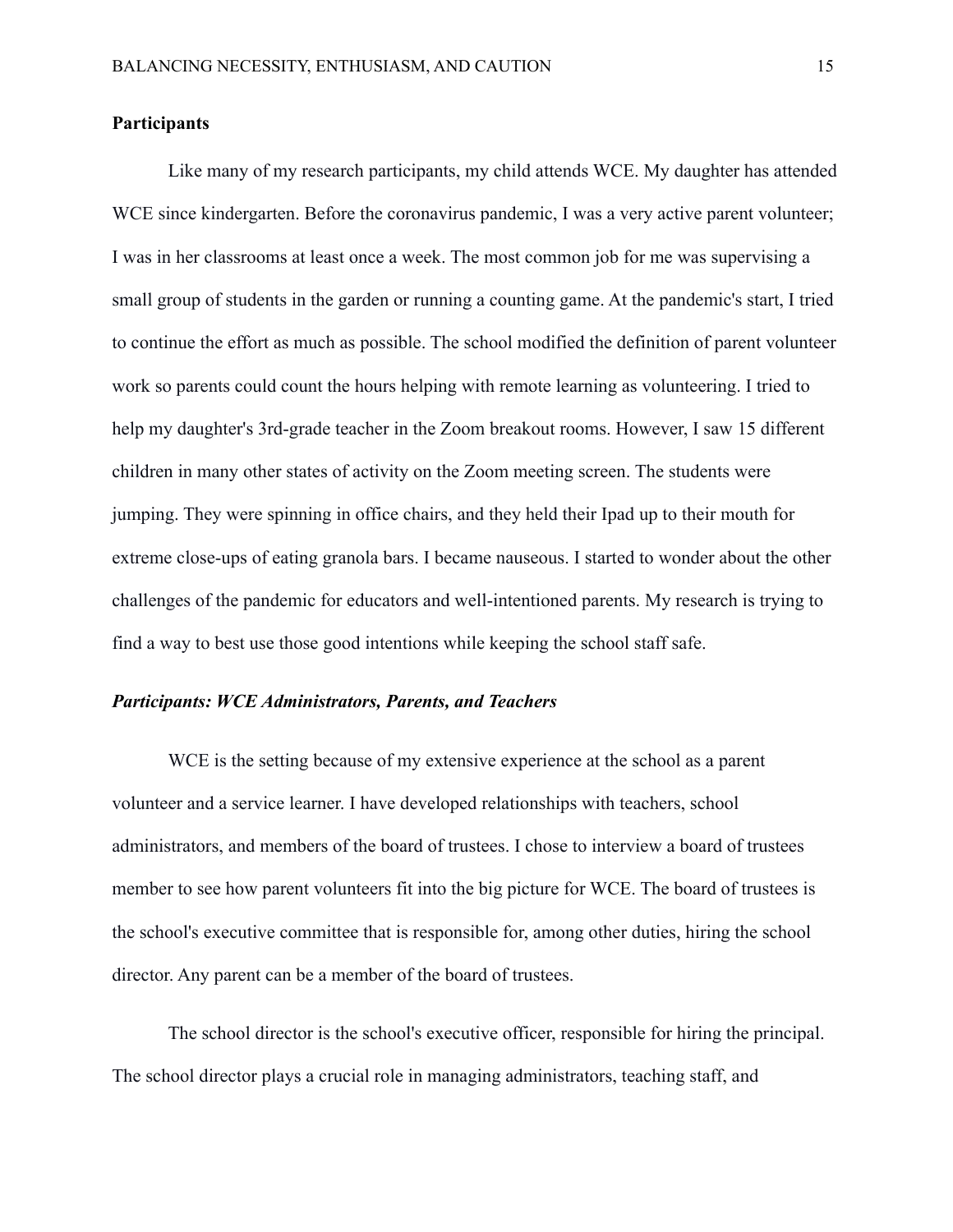interfacing with parents. I interviewed the school director to further my understanding of the role of parent involvement at the school and see the disruption of volunteering from a staff perspective. Similarly, I interviewed WCE's Operations Manager because this position addresses every logistical challenge the school faces. The operations manager has a good sense of what systems, routines, and materials could be suffering because of the void left by parent volunteers.

To elicit as many responses as possible, I chose to survey the two other stakeholders in my research project. Parents and teachers from WCE were surveyed for their pandemic volunteer experiences. A survey was advertised on WCE's ParentSquare social media platform to contact the parents. I sent out a questionnaire for WCE teachers via email. I feel both stakeholders would be able to give me first-hand accounts of what help is needed and what kind of help is available.

# **Participant Selection, WCE Director, WCE Operations Manager** *Semi-Structured Interview Questions for Director and Operations manager*

1. Traditionally, how are parent volunteers related to WCE's mission?

2. How has the COVID pandemic changed WCE's approach to using parent volunteers?

3. Is there a particular aspect of life at WCE that has been impacted by fewer volunteers?

4. How would you judge how motivated parents are to be back in those volunteer positions?

5. What are the local and state guidelines WCE uses to shape its policy toward volunteers on campus?

6. What kind of volunteer opportunities are currently available at WCE? How are those opportunities advertised?

7. What do you think are the challenges to increasing parent volunteer opportunities?

8.. What do you think could be done to increase parent volunteer opportunities?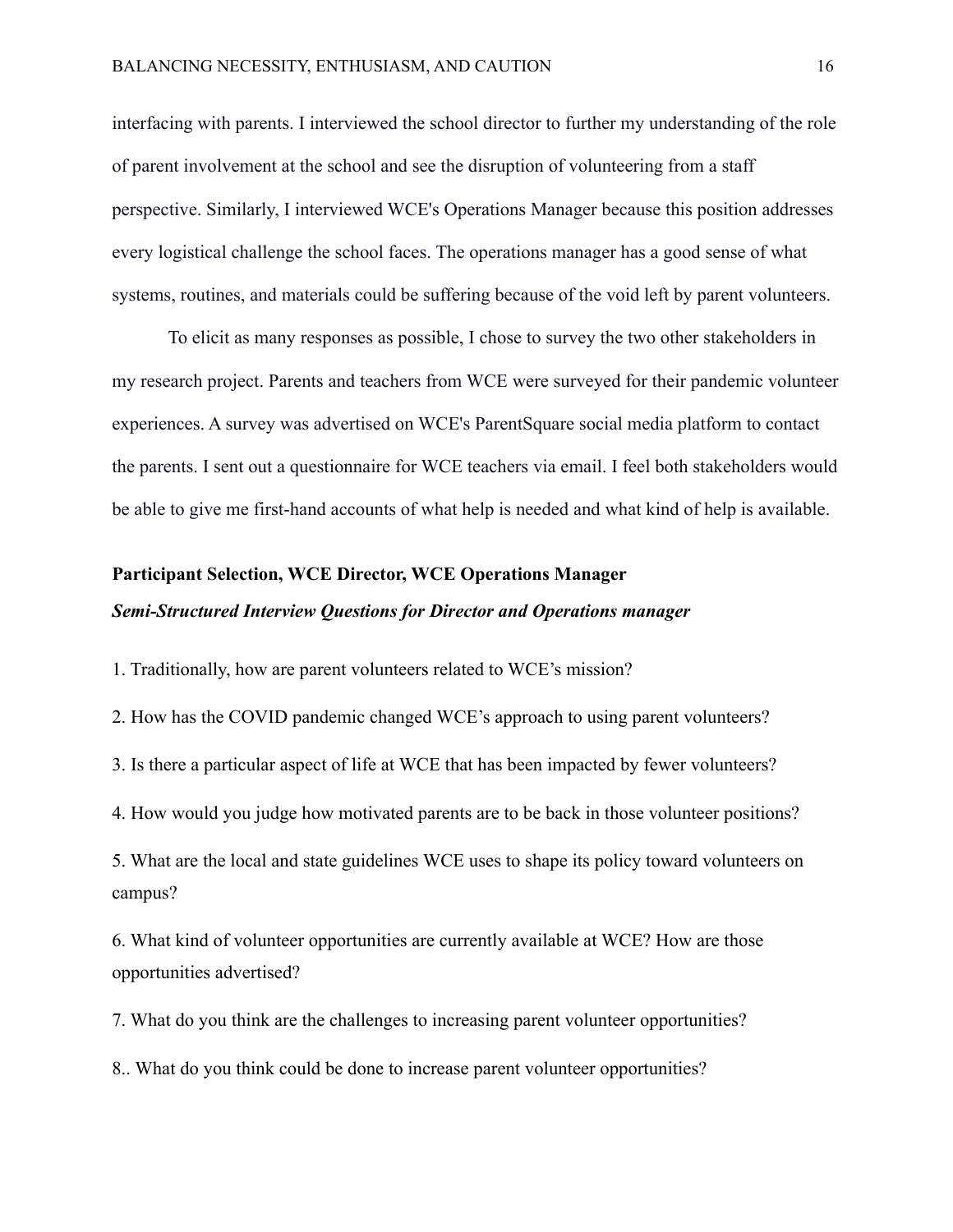9.. Is there anything else that you would like to say about volunteering at WCE and/or improving the changes in volunteer opportunities during the pandemic?

# **Procedure**

WCE staff were interviewed via Zoom for 20-30 minutes. These interviews were recorded and transcribed with the consent of the participants. The interviews were analyzed for emergent themes.

# **Participant Selection, WCE Trustee Member**

# *Semi-Structured Interview Questions*

1. Traditionally, how are parent volunteers related to the school's mission?

2.) What is the board's relationship to the school and the school district?

3.) How does WCE encourage family involvement?

4.) Do parent volunteers offer a financial benefit to the school? How important is that benefit to the school's mission?

5. What do you think are the challenges to increasing parent volunteer opportunities?

6.What kind of efforts are made to encourage involvement from families with work/language/time barriers?

7). Can you describe the decision making process behind the campus restriction?

8) Did you personally receive feedback from parents regarding the campus restriction, how would you describe their general tone? Were parents understanding or angry?

9) How did the pandemic affect your volunteer work? How did the board meet, was it less frequent? Did you find yourself taking on new or extra responsibilities?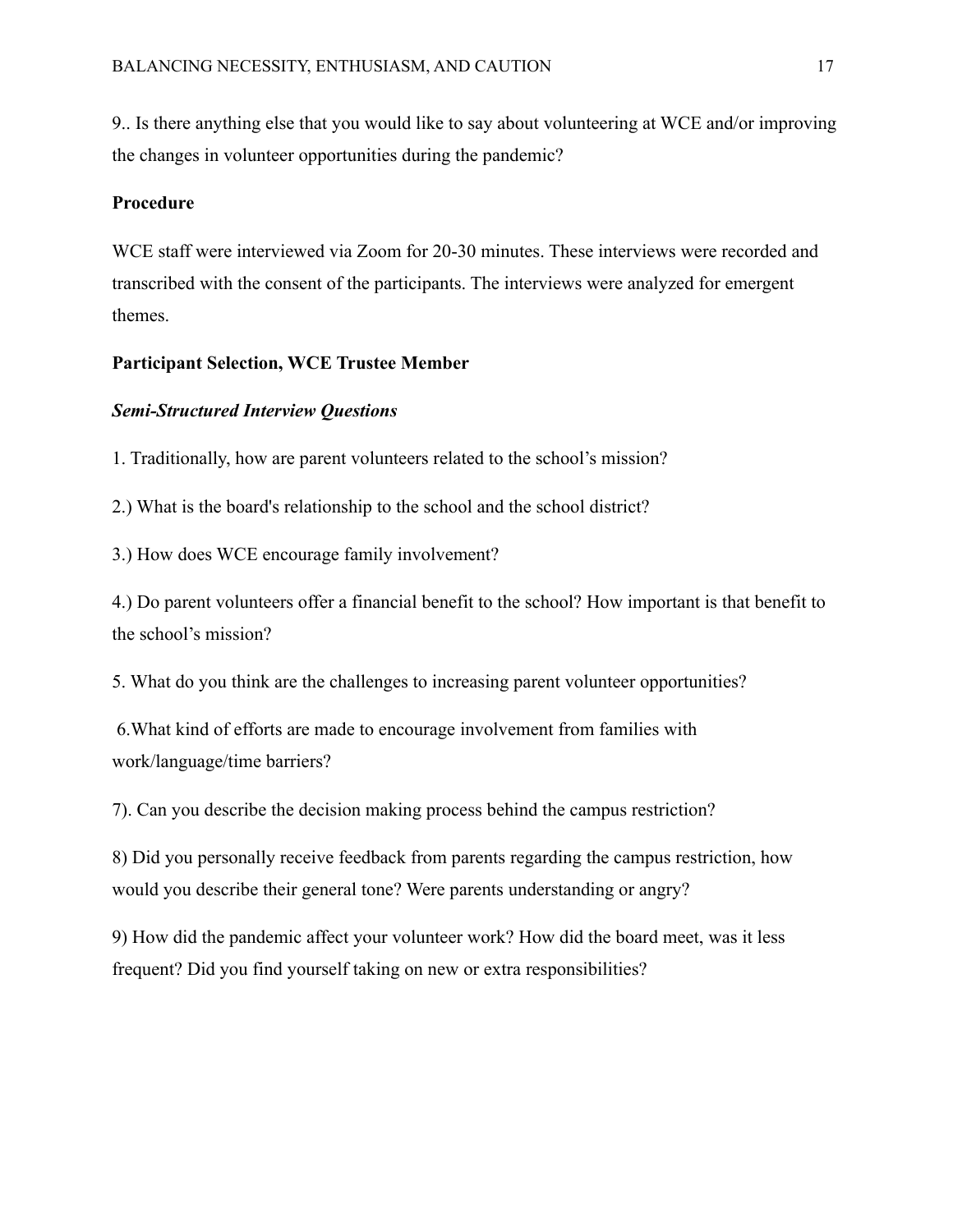# **Procedure**

The WCE Director of the Board of Trustees was interviewed in person for 20-30 minutes. The interview was recorded and transcribed with the consent of the participant. The interviews were analyzed for emergent themes.

# **Participant Selection WCE Parents**

# *Survey Questions*

1. Before the COVID pandemic, what was your experience as a parent volunteer?

2. Can you think of any ways parent volunteers could have been used differently during the

```
COVID pandemic?
```
3. What do you see as the challenges to parent volunteer opportunities during the COVID pandemic?

4. What kind of volunteer opportunities have you been made aware of recently?

5. What would you like to see done to increase opportunities to volunteer?

6. What kind of volunteer opportunities interest you the most?

7. Is there anything else you would like to say about your experience as a parent volunteer, how you would like to help, or anything about parent volunteering?

# **Procedure**

WCE parents were asked to complete a survey about their experiences as volunteers. Their responses were recorded and analyzed to find emergent themes regarding parent volunteering at WCE.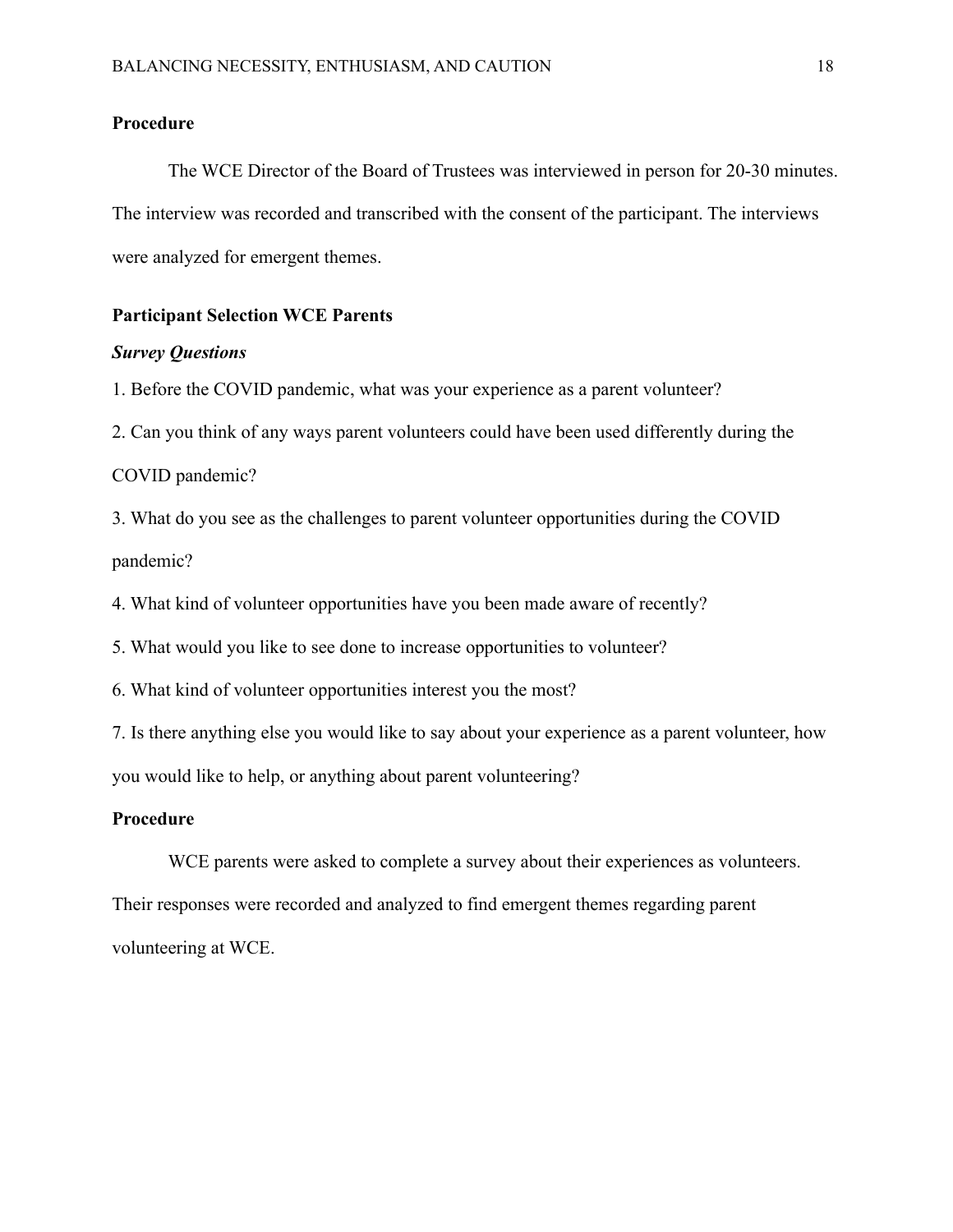# **Participant Selection WCE Teachers** *Survey Questions*

1. What grade do you teach?

2. Before the pandemic, how common were parent volunteers in your classroom?

3. During the pandemic, anytime between Spring 2020-now, where have you felt the absence of volunteers the most?

4. Would you be willing to share an aspect of your day on the campus you feel could be

improved by more volunteer involvement?

5. Is there anything else you would like to say about your experiences with parent volunteers?

# **Procedure**

Teachers were contacted via email with a link to a Google Form with the following questions.. The responses were collected and analyzed for emergent themes.

#### **Data Analysis**

Interviews with WCE administrators and trustees were coded and transcribed and analyzed for emergent themes. Survey responses from WCE parents and teachers were collected anonymously, coded, transcribed and analyzed for emergent themes. Minutes from Town Hall and Community Connection Meetings were coded, transcribed, and analyzed for emergent themes.

#### **Results**

For this Capstone Project, WCE leadership was interviewed to explain school policies and see what ideas they had to improve parent volunteer opportunities during the pandemic. WCE parents and WCE teachers were also surveyed to see what they thought could be done to improve volunteer opportunities during the pandemic. The issue of parents on campus is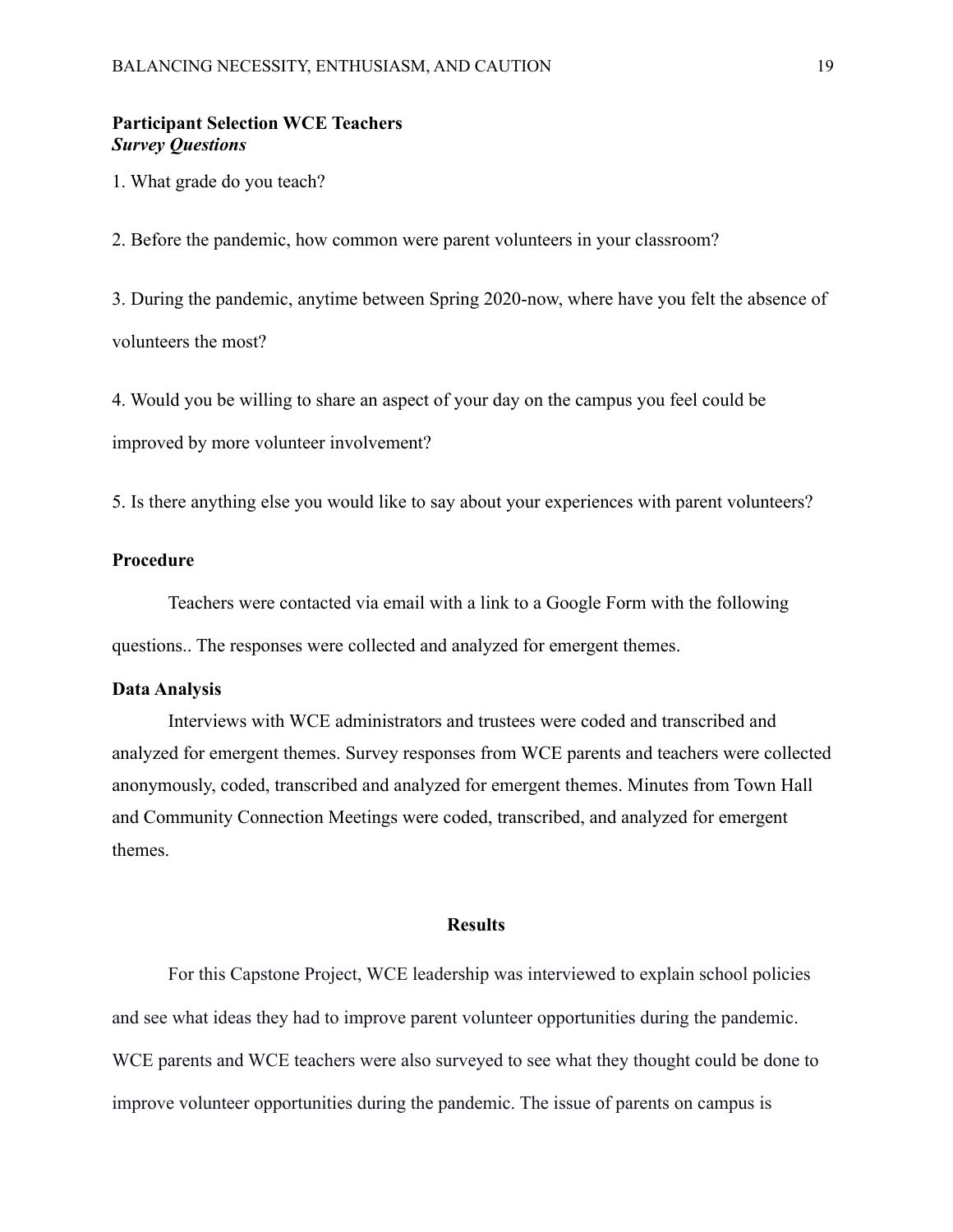essential because the COVID pandemic is an emergency for which our understanding has evolved since 2020. This research focuses on how the gradual easing of health restrictions has affected one charter school's reliance on parent volunteers. Parent volunteering is valuable to WCE's mission because they provide a valuable source of on-campus assistance. WCE also views parent volunteering as a crucial component of engaging parents with their child's education and reinforcing the school's sense of community. For parents, volunteering fulfills a request by WCE. It allows them to have a personal preference for engaging with their child's school. Volunteering allows parents to offer their expertise, individual talents, and physical labor to their child's school. Surveys of the WCE parents found they particularly cherish the time they have in their child's classroom, especially in their younger years.

Based on an analysis of the data and the relevant research literature, three themes emerged (see Table 1). Evidence-based decision making requires evaluating each potential Action Option by the following criteria:

- how much the action increases campus life by easing the workload of teachers and staff;
- how much the action increases parent engagement by giving them access to the WCE campus; and
- how much the action increases the chance of transmitting coronavirus.

As an evaluation criteria, improving the quality of life on campus attempts to measure the value of parent volunteers. Interviews with WCE staff indicated, before the pandemic, parent volunteer hours make up at least 8 full time staff members (WCE Operations Manager, personal communication/ March 31, 2022). Increasing parent engagement is vital because recent WCE parent surveys reflect a sense of disconnection with the school. Finally, each action will be evaluated by its chance of increasing COVID-19 transmission rates on campus; this is important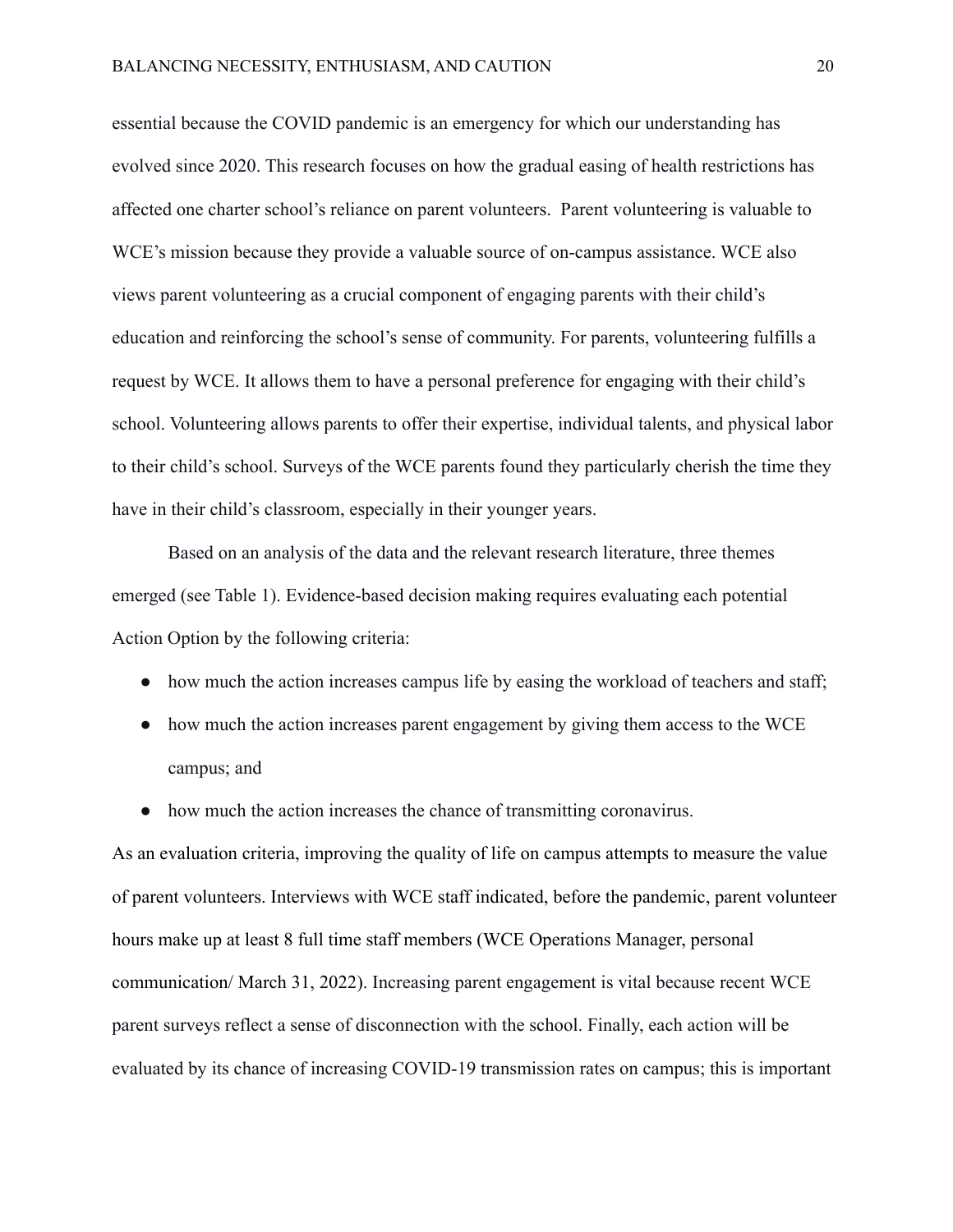because coronavirus is the cause of the health restrictions. Based on the evaluation of each

Action Option, one will then be recommended and justified.

# **Table 1**

# *Evaluation of Action Options*

|                                                              | Increasing quality of<br>campus life | Increasing parent<br>engagement | Risk of coronavirus<br>transmission |
|--------------------------------------------------------------|--------------------------------------|---------------------------------|-------------------------------------|
| Unrestricted access to<br>parent volunteers                  | <b>HIGH</b>                          | <b>HIGH</b>                     | <b>HIGH</b>                         |
| Modify volunteer<br>opportunities and increase<br>outreach   | <b>MED</b>                           | <b>MED</b>                      | LOW                                 |
| K-2 returns to<br>pre-pandemic levels of<br>classroom access | <b>MED</b>                           | <b>MED</b>                      | <b>HIGH</b>                         |

# **Return Campus Access to Pre-Pandemic Levels**

The most direct course of action that capitalizes on parents' enthusiasm and addresses the needs of the school is returning the campus to pre-pandemic levels of access. A total return would mean complying with WCE's long-standing request that parents be fingerprinted, have a TB clearance, and be fully vaccinated for coronavirus. Once completed, parents should be allowed to volunteer in any class after making arrangements with the teacher, as was the standard practice before the pandemic. In this action plan, parents would be given access to the campus at drop-off and pick-up times.

Fatigue from the prolonged pandemic is a theme that emerged from interviews and surveys of the WCE community. From views expressed by many of the parents, there is a sense that the spread of coronavirus is not the same emergency it was at the beginning of the pandemic. More than one parent voiced their frustration over the strictness of WCE's campus restrictions,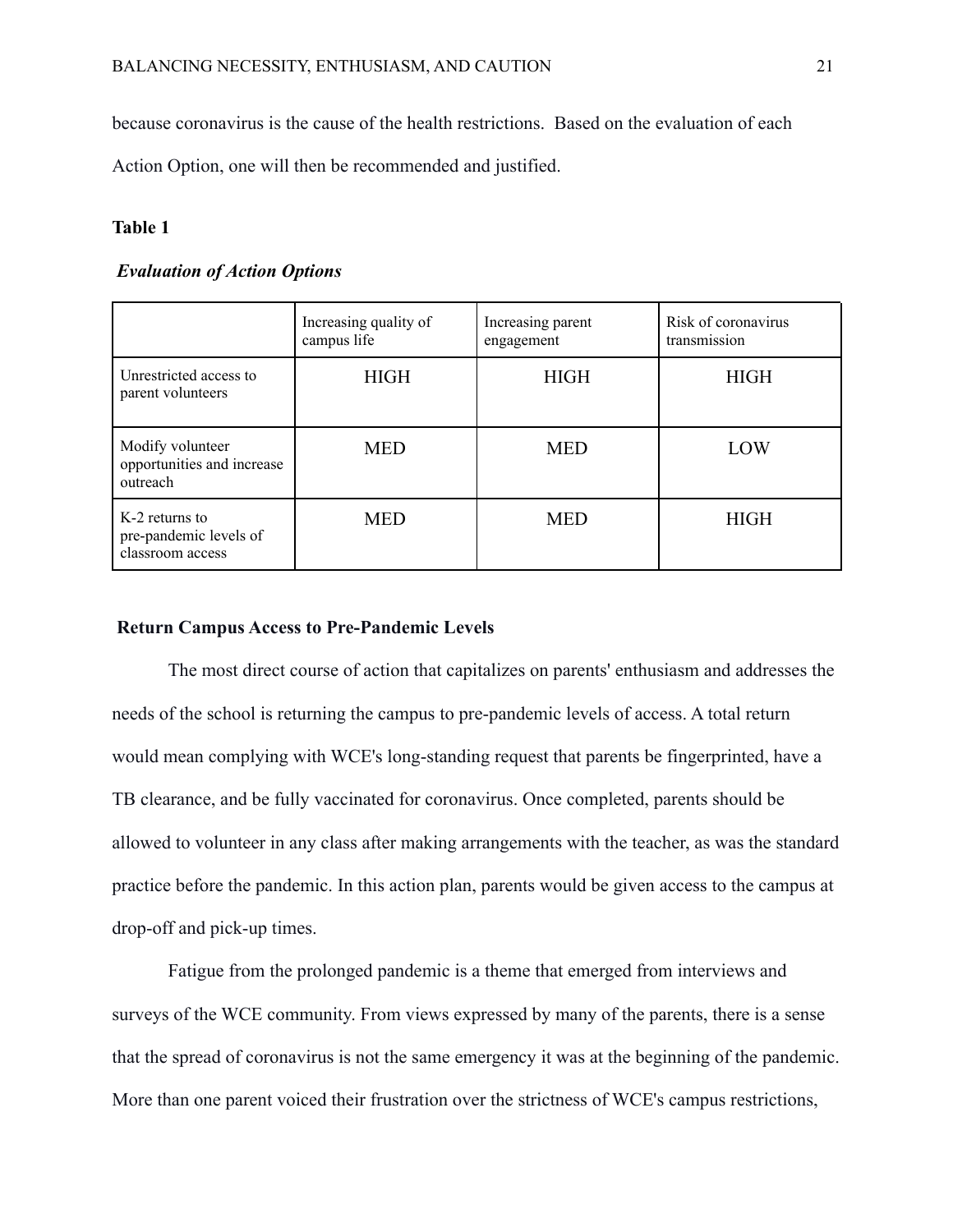stating "I feel so unwanted on campus; they have lost so much community and support" (WCE Parent, personal communication, April 13, 2022). This feeling of disconnection speaks to how the campus restrictions dampened a sense of community engagement from WCE parents. Parents put a high emphasis on being on campus for pick-up and drop-off procedures. While short in time, research has shown that this kind of brief face-to-face interaction is crucial to building relationships between the student's teacher and the school. It also gives parents a sense of "permission" to be involved (Aguilar, 2020).

From interviews with WCE leadership, it becomes clear that parent volunteering their time has been a centerpiece of the school since its inception. Returning to an open campus would allow parents to return as regular fixtures on campus. WCE's dedication to parental involvement is seen in the school's history. The school was founded in partnership with parents; parents serve in positions of school governance; parents play an essential role in reinforcing their student's education. A WCE Trustee outlined the goal of the synergy created by parents working hand in hand with school staff is to "create a critical mass of parents showing their kids their actions; that school is *important*, that education is important through their volunteering "(WCE Trustee, personal communication,April 29, 2022). Research around the benefits of parent involvement on campus backs this goal; partnerships between families and schools help reinforce the importance of education to the pupil (Epstien, 2002).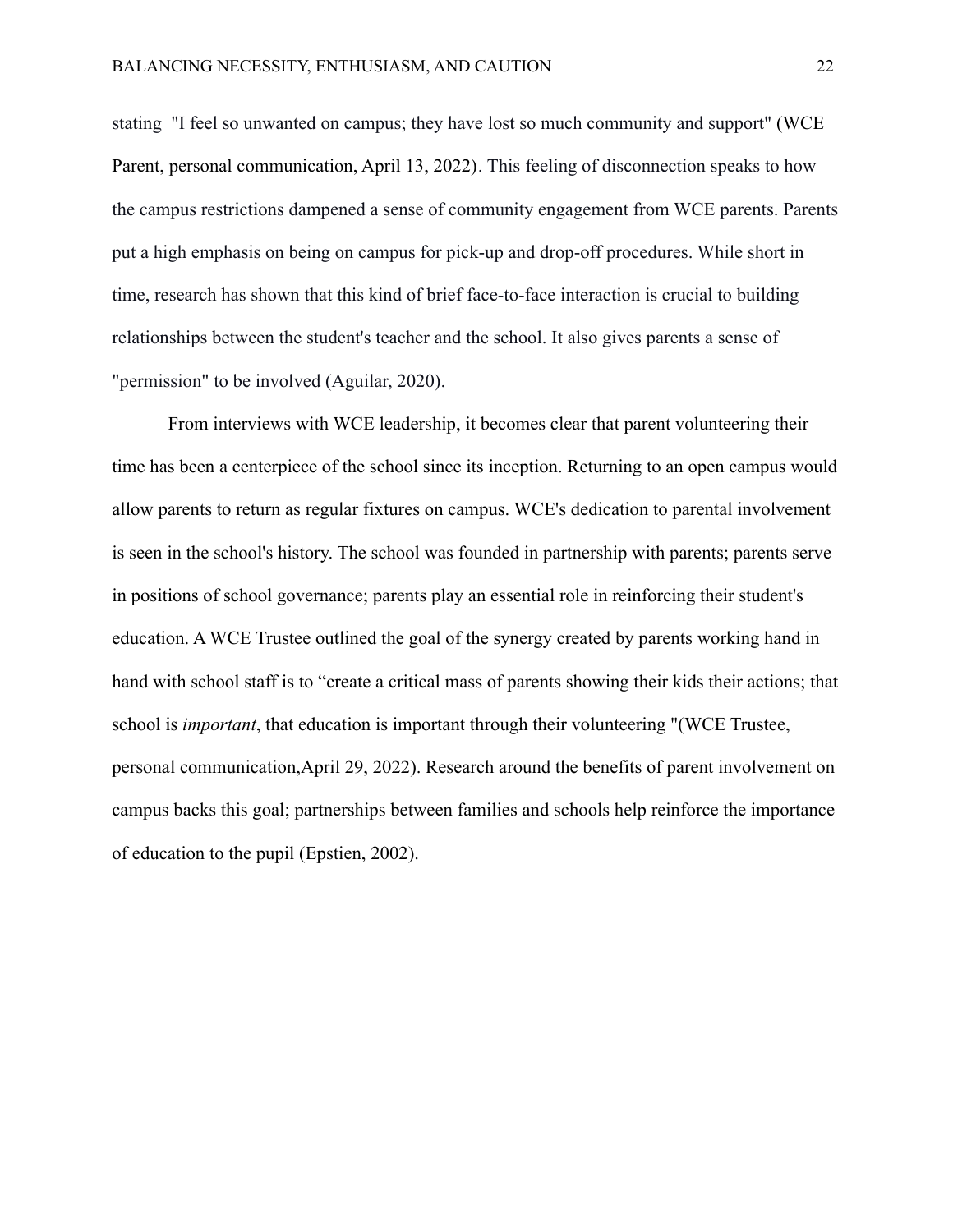

#### **Figure 1: Results of Teacher Survey Question**

Another theme arose from the interviews and surveys of the value parent volunteers bring to the school. The school director reported that parents regularly tallied between 10,000 and 15,000 volunteer hours every school year (WCE Director, personal communication, March 31, 2022). It has been equivalent to having 8 full-time staff members when you look at that in dollars and cents." A survey conducted among 7 WCE teachers ½ reported parents in their classrooms weekly (Figure 1). One teacher responded that parent volunteers make it easier to differentiate instruction (WCE Teacher, personal communication, May 1, 2022). By capitalizing on the wealth of parent enthusiasm, reopening the campus would ease the work burden on WCE teachers and staff. Since mask mandates are rescinded, and the vaccination rates among WCE students decrease with age, this choice could be considered risky for coronavirus transmission.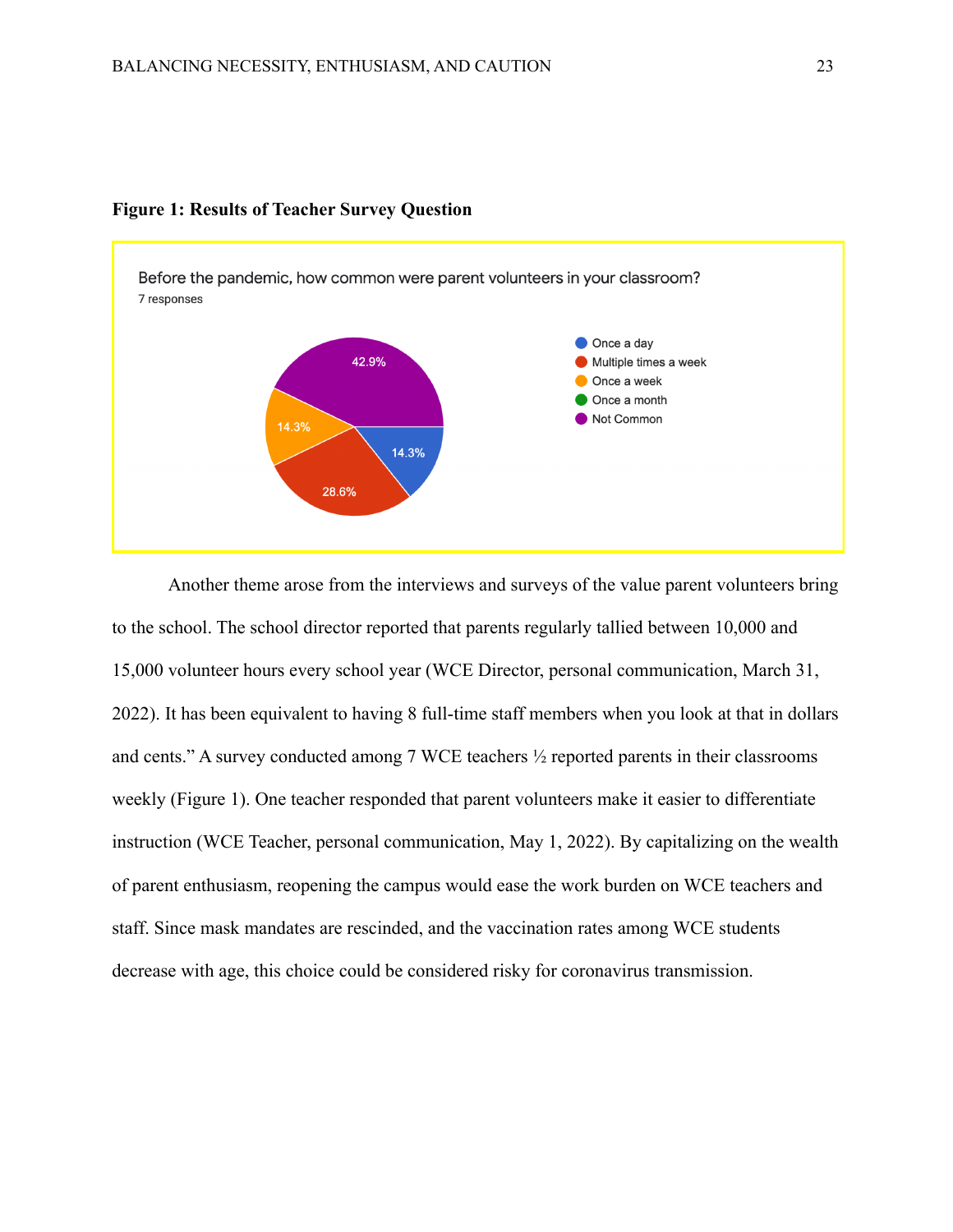# **Modify Volunteer Opportunities and Increase Outreach**

Another theme that emerged from a survey of WCE parents is disconnection from the school throughout the pandemic. WCE could combat this creeping disengagement by revamping its parent outreach efforts. A survey of WCE parents found that many felt "disconnected" and "disengaged" from the school's traditional sense of community, stating for example that "We have lost our WCE 'Let us all pitch-in community, and it will take lots of effort to rebuild it" (WCE Parent, personal communication, April 13, 2022). Engaging parents is crucial to the mission of the school because of the positive impact parental involvement has on learning (Đurišić & Bunijevac, 2017). One WCE teacher summed it up nicely:

Biggest thing would be the parent - school connection. Students like having their families in class. Parents have the opportunity to build a relationship with the teacher and see what we are doing in class. It helps with transparency as well as build community for students and trust with parents & staff. (WCE Teacher, personal communication, April 22, 2022)

The degradation of the volunteer program could have a long-term consequence on the motivation of families to hold to the WCE mission. One parent offered a solution: "Maybe encourage committees for the various subgroups; then like-minded parents /teachers can develop a plan to implement together." Another suggested that WCE act as a hub for parents to team up in committees to offer assistance or guidance. WCE is open to creative uses of parent volunteers; as stated by the Operations Manager, "We try to be open-minded to what people are bringing to the table." Regularly informing parents of outdoor, remote, or school governance opportunities will increase parents' sense of engagement in the school. WCE does keep in contact with parents with daily emails; a weekly YouTube update (produced by students and staff); a social media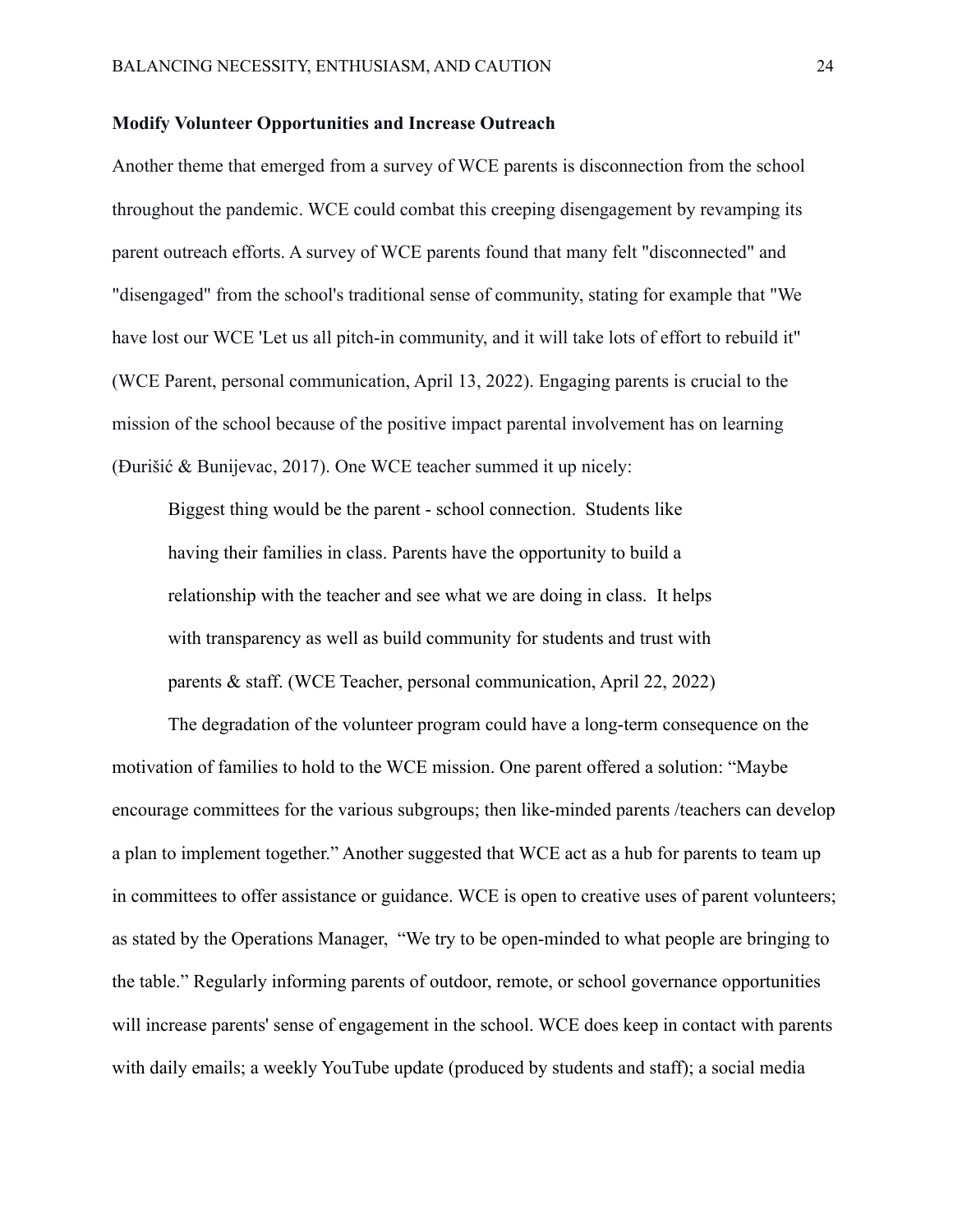platform; town hall meetings (in person and then virtual), and parents are notified at chances to sit on committees; the school does try to involve parents. Some parents responded they were disappointed at the volunteer opportunities being made available. These were tasks like Book Fair Assistant, which was on campus and required a vaccine; and working a water booth at a local marathon.

An effort should be made to modify volunteer opportunities so they are held outdoors or remotely so they can incorporate parent volunteers. The campus restrictions could be left in place regarding in-class activities, but parent volunteers could resume their on-campus work just outside. Traditionally WCE has operated multiple weekly Schoolwide Enrichment Model (SEM) classes, and parents often lead these lessons. In a survey of WCE many of them requested to participate in SEM classes once again. Such classes could be set up outside. That would include extra materials like a desk and possibly something to produce shade. Classes that could be held outside. Conducting such activities outside with vaccinated parent volunteers, even without face masks, is considered generally safe by the Centers for Disease Control (2022).

Parent volunteers could also help with maintenance projects around the campus. As part of their charter with Cypress Unified School District, WCE can make minor improvements to the school. Traditionally the school held a Saturday Work Day where parents would pitch in to help beautify the campus. One of the more successful workdays in the pre-pandemic era resulted in 200 volunteer hours between 60 parents (WCE Operations Manager, personal communication, March 31, 2022). Among the parents, there is enthusiasm to help. Instead of once a month, WCE could make a weekly posting of "fix-it" projects to share with parents. A "will-call' approach to maintenance and beautification jobs allows parents to view a list of needs and come help when convenient to their schedule. Parent volunteers are strongly associated with field trips and special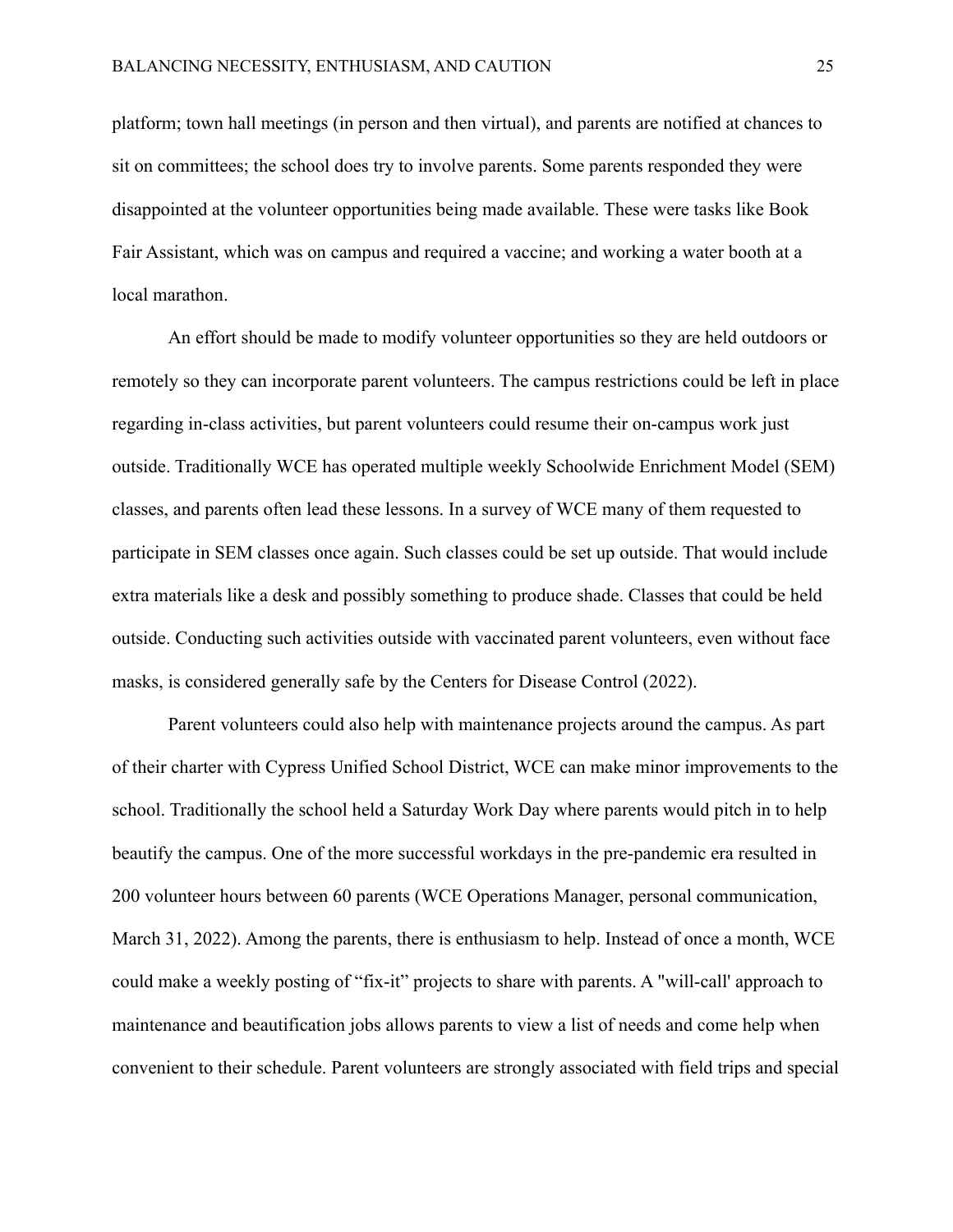events. While field trips are an off-campus activity, they make the parents feel engaged. School activities such as performances or science fairs could be altered and held outdoors.

Another way WCE made adjustments during the pandemic is by allowing parents to count the time they spent helping their child with remote learning. WCE leadership felt it was important to recognize the work behind getting a child into a Zoom lesson. This practice could be extended by allowing remote volunteering. In the parent survey, some respondents expressed interest in helping out with technology training; multiple parents reported helping out in Zoom breakout rooms or virtual "hang-outs" during the pandemic's peak (WCE Parent, personal communication, April 13, 2022). Remote classes could be a way to manage the risk of in-person transmission and use parent volunteers. For example, an offsite parent volunteer with expertise in G-Suite or Adobe Photoshop could lead a session made up of students on-campus. Multiple parents suggested using Zoom to form reading groups. Another way an off-campus parent could be used is to lead a small on-campus book club remotely.



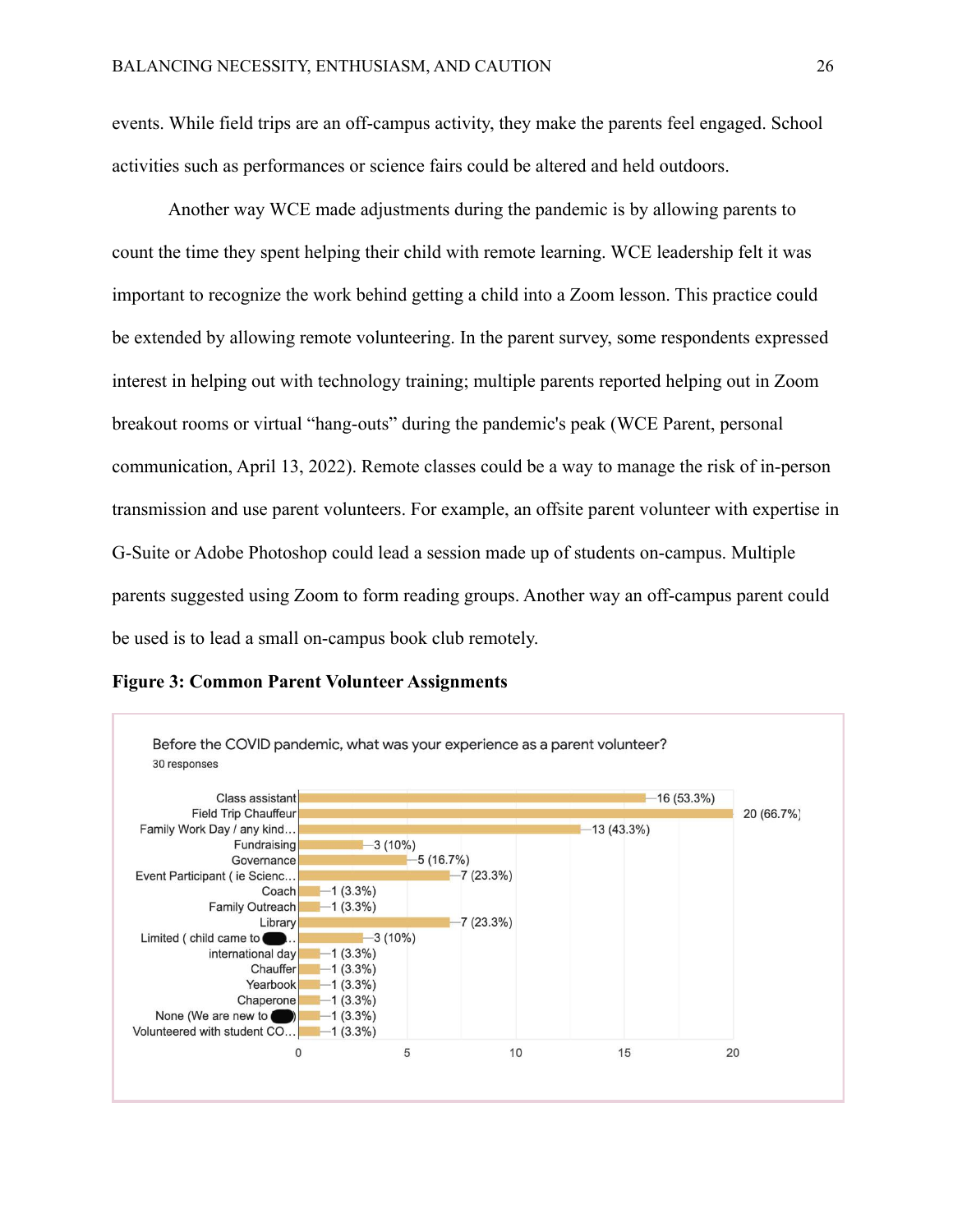# **Open K-2 Classrooms to Parent Volunteers**

Interviews with WCE leadership and teachers revealed a need for volunteers in grades K-2. "In-class assistant" is the second most common volunteer job parent volunteers did on campus (Figure 2). There is reason to believe those responding parents spoke of their time assisting in K-2 classrooms. They are commonly the only classrooms with active parent volunteers. 42% of teachers responded that parent volunteers "are not common in their classrooms." One 8th-grade teacher said they "have not had any parent volunteers for the last four years as an 8th-grade teacher." Responses from K-2 teachers said parent volunteers are crucial to running small groups and learning centers. The classroom has multiple groups in different areas of the classroom or campus. The WCE director recognizes the importance of volunteers in K-2 classes. He acknowledges, "I think the teachers in the lower grades, particularly kinder, their request was to bring back volunteers to have them in the classroom to make those support rules that I listed earlier. Things like reading groups and learning rotations." Opening the K-2 classrooms to parent volunteers allows the school to send volunteers where the perceived need is greatest.

Opening the campus to K-2 parents will help parent engagement levels because it gives the parents of the youngest students and families new to the school an idea of the school culture. A parent of a kindergartener would be able to meet WCE staff and observe older grades, giving that parent a preview of what is the middle and final product of a WCE education. If a parent has an idea of the future, they may be more invested in it. Volunteering in the first years could also be a way for new parents to relieve their child's anxiety about being at school for the first time (Marland-peltoniemi 2015). Furthermore, unquestionably, K-2 teachers seem eager to welcome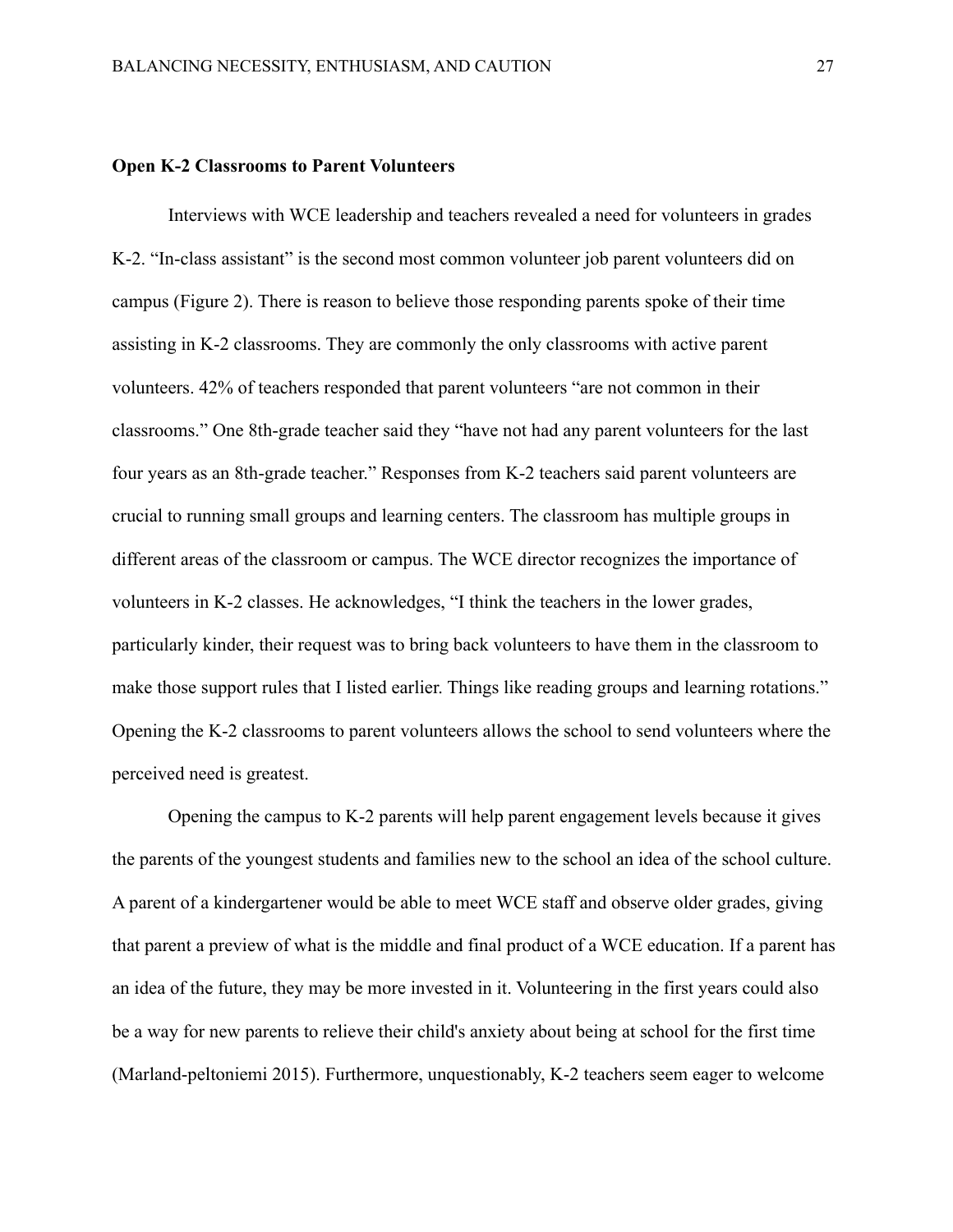volunteers to their classroom and build lasting partnerships, "I love building relationships. They are key to a student's success. We need them, and they are precious to the students' learning and investment in their education." We need them, and they are precious to the students' learning and investment in their education." There is an increase in the risk of coronavirus transmission to students in this model since only 50% of the K-5 WCE students are vaccinated (WCE Operations Manager, personal communication, March 10, 2022). County-wide, only 10% of children 5-10 have been vaccinated (Cypress County, 2022). The teachers and parent volunteers are safer regarding their vaccination rates, the type of PPE they are wearing, and their ability to be mindful of social distancing.

# **Recommendation**

Given the three action options, the school should modify volunteer opportunities and increase outreach to parents. This option allows all grade levels to participate in outdoor or remote activities supported or led by a parent volunteer. Increasing outreach to parents makes them aware of volunteering opportunities at events or on school governance committees. This plan also gives WCE access to some of the thousands of volunteer hours available prior to the pandemic. Literature and collected data support this plan. This action offers the least risk of virus transmission to the students, addresses the parent's enthusiasm to help on campus, and will help increase the quality of life on the WCE campus. The following sections will outline this action plan's concessions, limitations, and adverse outcomes.

# **Concessions**

The recommendation of modifying volunteer activities and increasing outreach should not discount the strengths of the two alternative plans. The criteria for judging each plan is if the plan makes life on campus better. The plan increases parent engagement; finally, the plan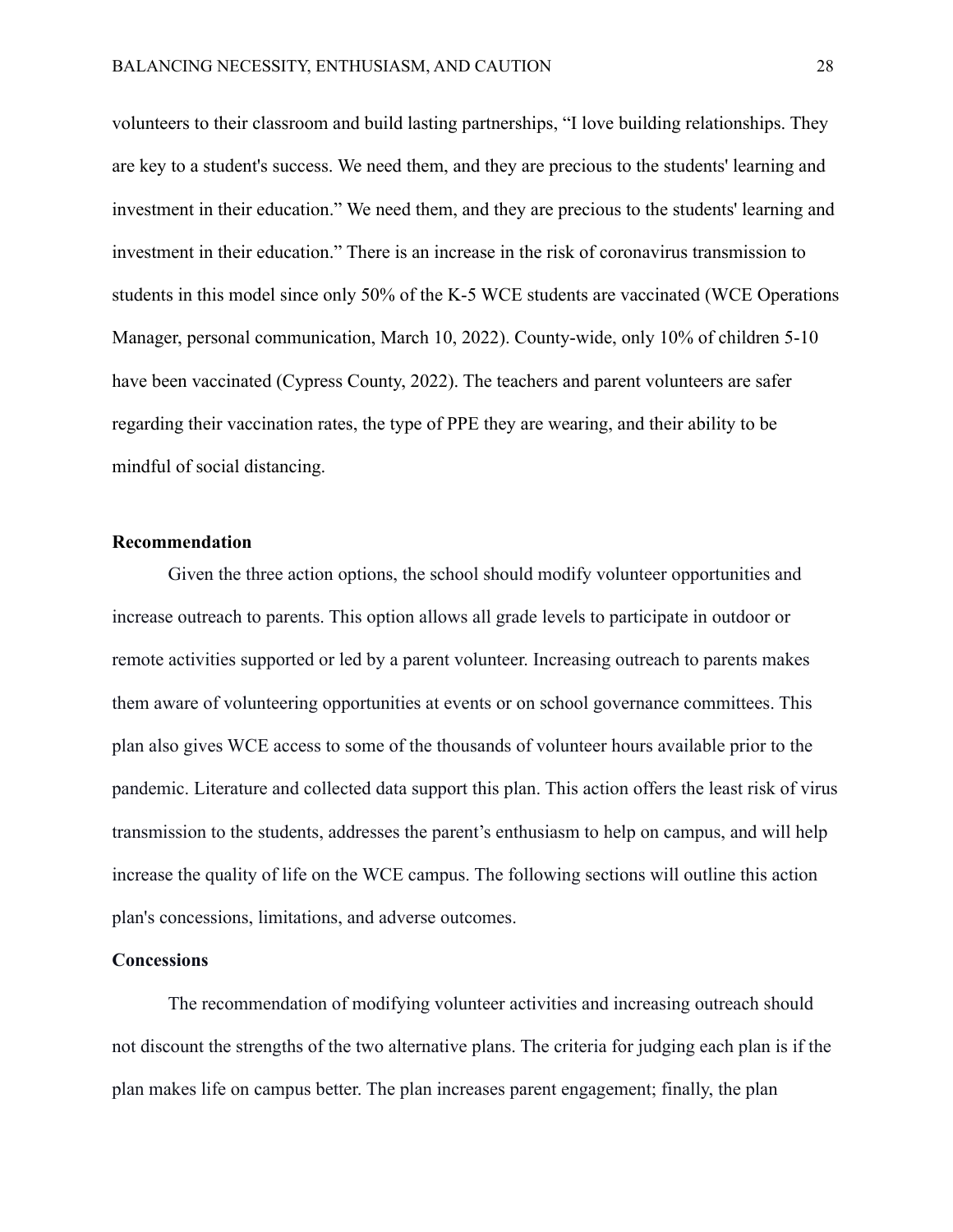increases the rate of coronavirus transmission. When considering the quality of life on campus, opening the campus back up to pre-pandemic levels should be considered a good plan. From interviews with WCE staff and WCE teachers, there is a need for the help of parents on campus as the pandemic goes on and local, state, and federal guidelines as to what is a safe change. For example, the face mask mandate was lifted during the writing of this report. Based on guidelines written by doctors and government officials, it could be argued that there is no better time than the present to allow parents back on campus. Some parents feel strongly about being denied access to the campus and that even adding the vaccine requirement "promotes discrimination. Parents have a right to know what is going on in their child's classroom." Parents who can come on campus could also interact with teachers and staff and witness older students model the progression of a successful WCE program. An accurate return to pre-pandemic access could also return to fingerprinting and a TB test, with no vaccine requirement.

Focusing parent volunteer hours on the K-2 addresses the most significant need discovered from the survey of teachers listed in the METHODS section. K-2 teachers expressed the highest need and most success with parent volunteers in the classroom. Teachers reported that parent volunteers are valuable in aiding small group lessons and allow teachers to differentiate instruction better. Interviews with WCE staff indicated that K-2 teachers had expressed the greatest need for classroom assistance. Results of an inner-school survey of teachers regarding the school's strategic vision revealed that many respondents asked for assistance with reading groups, math, and SPED. While only one respondent specifically mentioned parent volunteers, this secondary survey does reveal needs where parent volunteers can work in a supportive role. For example, reading groups is a job where parents express interest in helping on campus.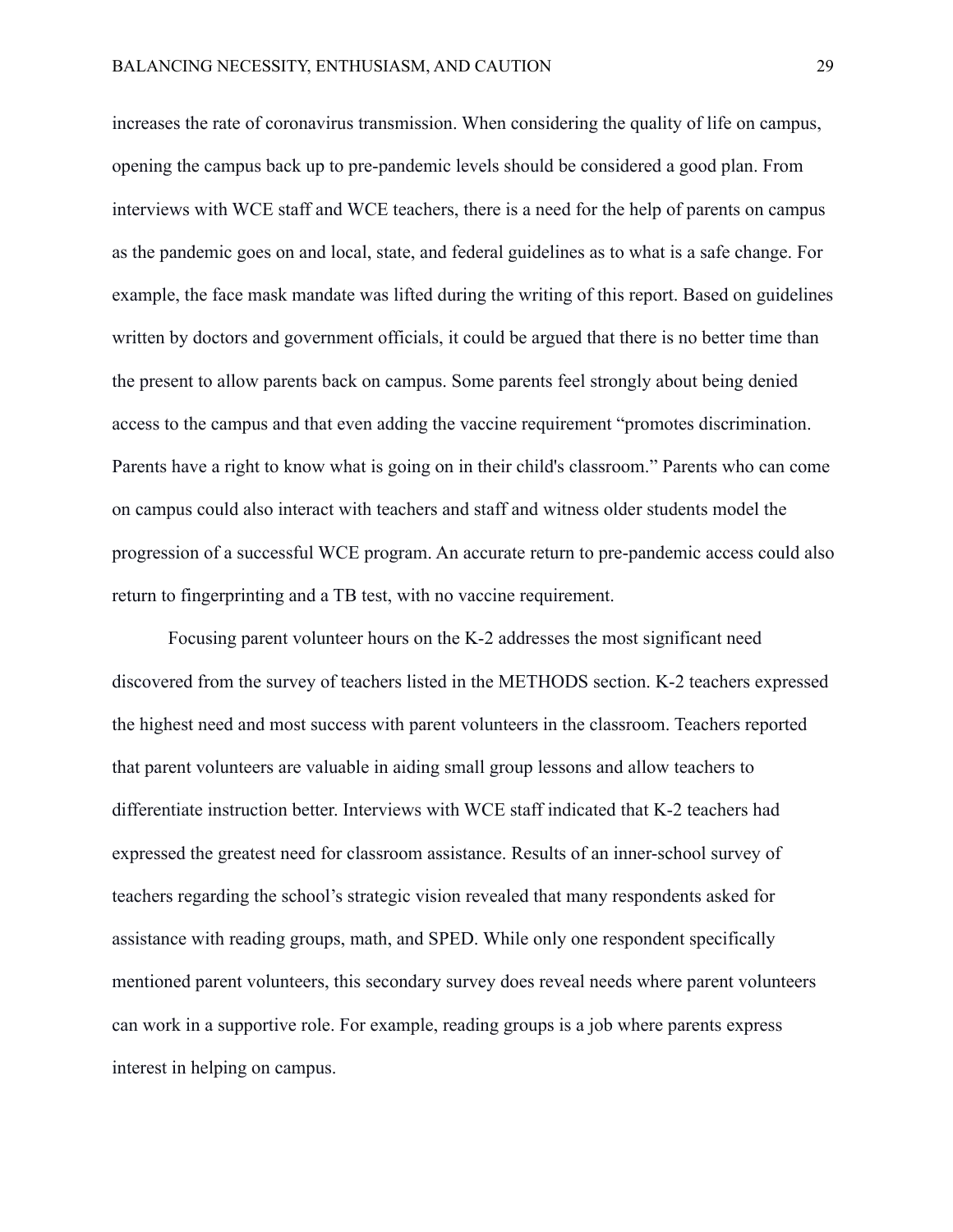# **Limitations**

While modifying the activities and increasing the outreach to parents attempts to spread the benefits of parent volunteering across the entire school, it does not address the traditional barriers to parent volunteering. The socio-economic realities of Dune City also create a barrier to parents volunteering at WCE. As expressed by WCE Operations Manager, "we live in a place where there's a lot of hospitality, people work on the weekend so like scheduling wise and also single parents there's a lot of natural things that happen in our everyday lives that just make it hard for pans to get here." Even if the volunteer opportunities are outside, they still occur during the workday. Materials such as desks, shade, sunscreen, and dividers to reduce stimulation would have to be purchased to make the students and teachers comfortable in Dune City's midday sun. Attempts at outreach could come into the typical barriers of language and intimidation. There were several parents who said the covid restrictions already made them feel "unwanted" (WCE Parent, personal communication, April 13, 2022). One Spanish speaking parent said language barriers limited his knowledge of opportunities to help (WCE Parent, personal communication, May 2, 2022).

Another limitation of this plan is it does not address one of the most popular forms of volunteering, field trips. Field trips are complicated for WCE because they do not have a bus; parent volunteers transport students to their destinations via carpool. Parents and students consistently mention field trips as a favorite activity. Since field trips do not occur on the school campus, field trips were not considered as part of this action option. However, the trips do serve as a great source of parent engagement. Field trips allow parents with barriers to regular volunteer opportunities a unique chance to see their child in action with their classmates.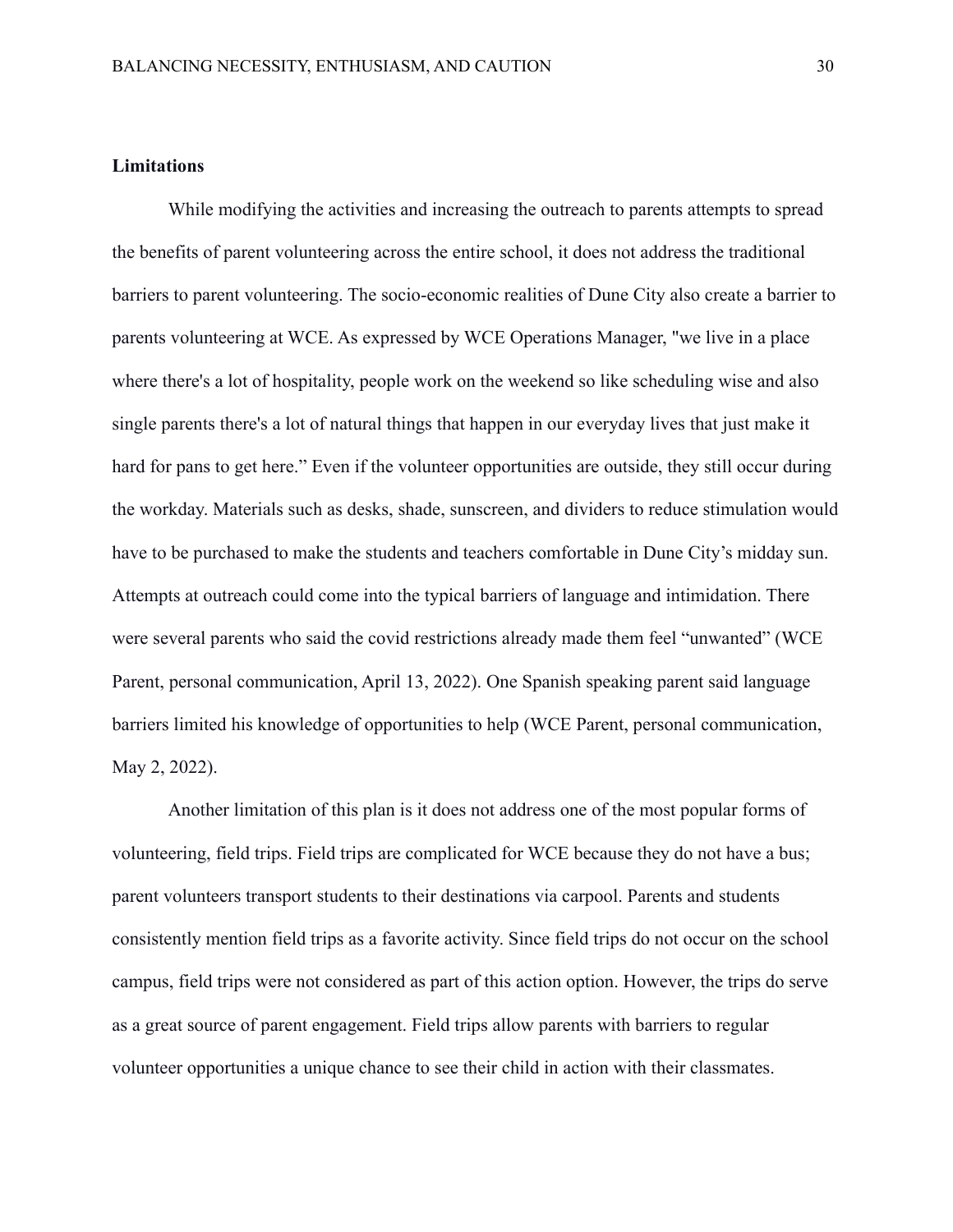# **Potential negative outcomes**

A potentially harmful outcome of this plan is the lack of in-class help in K-2 classrooms, where teachers have expressed the most success with parent volunteers. Parents who cannot make time to lead a remote learning activity or get to the campus to help outdoors; would still be excluded from engaging at the school. There is also the limitation of making parent volunteers follow through on their commitments. The school director spoke to one difficulty of relying too much on parent volunteers, "The challenge with that is that it is tough to hold people responsible for their schedules." Sometimes, parents do not show up. The weather is another barrier, and if there is a rainy day, outdoor activities will have to be canceled or moved inside. An inside activity does increase the chance of coronavirus transmission.

## **Conclusion**

Despite the possible limitations, concessions, and negative impact of this action plan, modifying volunteer activities and increasing outreach to parents is the correct course of action. Especially as a school moves further away from the dangers of the pandemic, this is because it is the safest alternative to access at pre-pandemic levels. By modifying volunteer activities to be outdoors or remote, WCE encourages most parents to participate with students during the school day. Keeping the activities outdoors and remote also decreases the chances of coronavirus transmission. Increasing outreach to parents regarding volunteer opportunities works to chip away at the sense of disengagement that has taken root during the pandemic. Highlighting opportunities for parents to use their voice in governance, fundraising, or special events is an excellent way to signal to parents that their experience is valued. By modifying the setting, WCE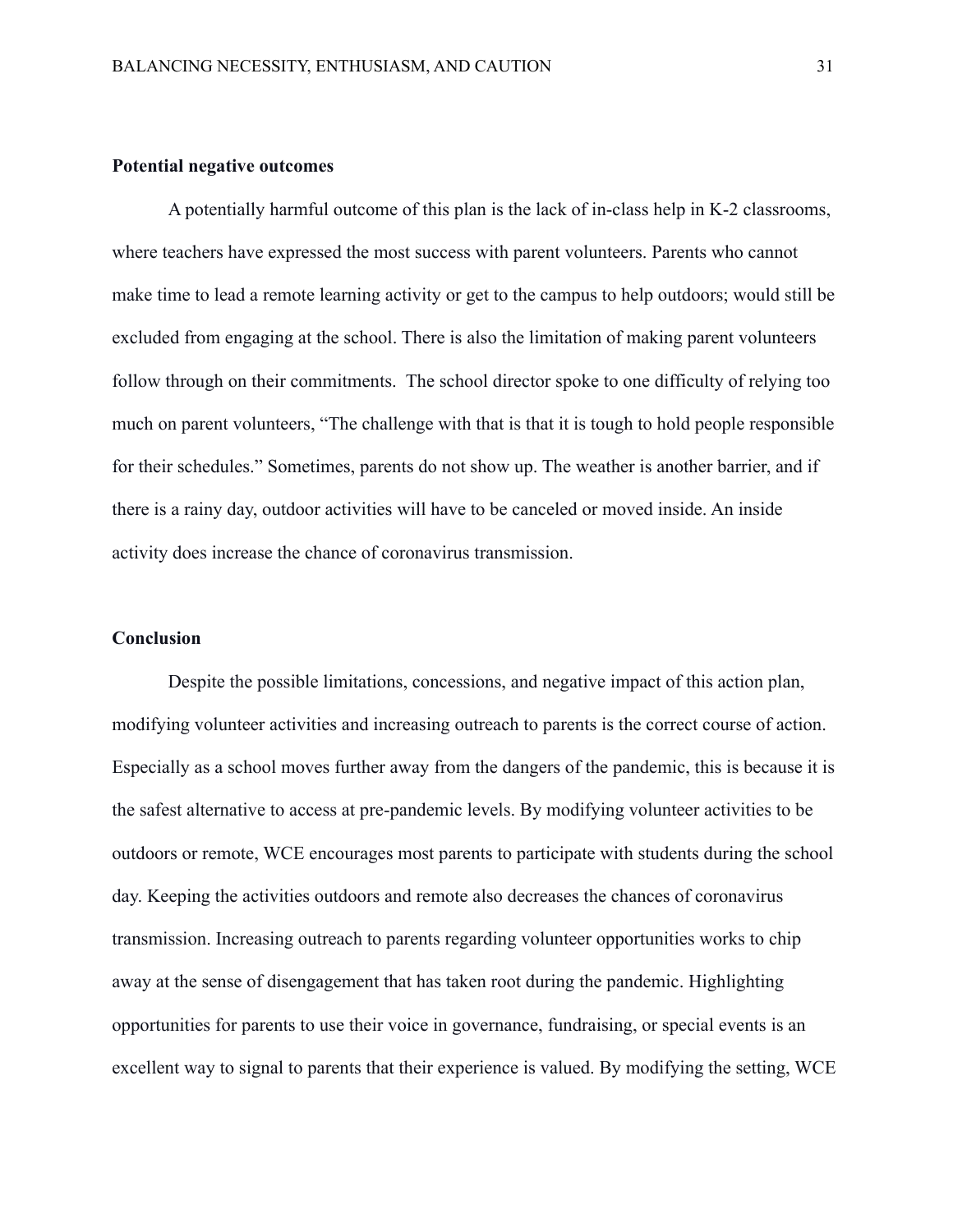could successfully balance the necessity for volunteers, the enthusiasm of parents, and caution when on-campus.

## **Action Documentation and Critical Reflection**

This research focuses on how the gradual easing of health restrictions during the pandemic has affected one charter school's reliance on parent volunteers. Parent volunteering is valuable to WCE's mission because they provide a valuable source of on-campus assistance. The researcher interviewed WCE leadership to explain school policies and see what ideas they had to improve parent volunteer opportunities during the pandemic. WCE parents and WCE teachers were surveyed to see what they thought could be done to enhance volunteer opportunities during the pandemic. Three options emerged based on an analysis of the data and the relevant research literature. The first is reopening the school to pre-pandemic levels. The second is modifying volunteer opportunities and increasing parent outreach, and focusing parent volunteers on K-2 grades where the expressed need is greatest. The researcher evaluated each action on the following criteria: how much the activity increases campus life, how much the action increases parent engagement, and how much the move increases the chance of transmitting coronavirus. Modifying volunteer opportunities and increasing outreach is the action item chosen. This action focuses on engaging the most parents, schoolwide, in an outdoor setting where transmission rates are low. Increased outreach makes parents aware of opportunities that may not be in-class or on-campus, such as governance committees or remote lessons. These findings were communicated to the school director in a letter.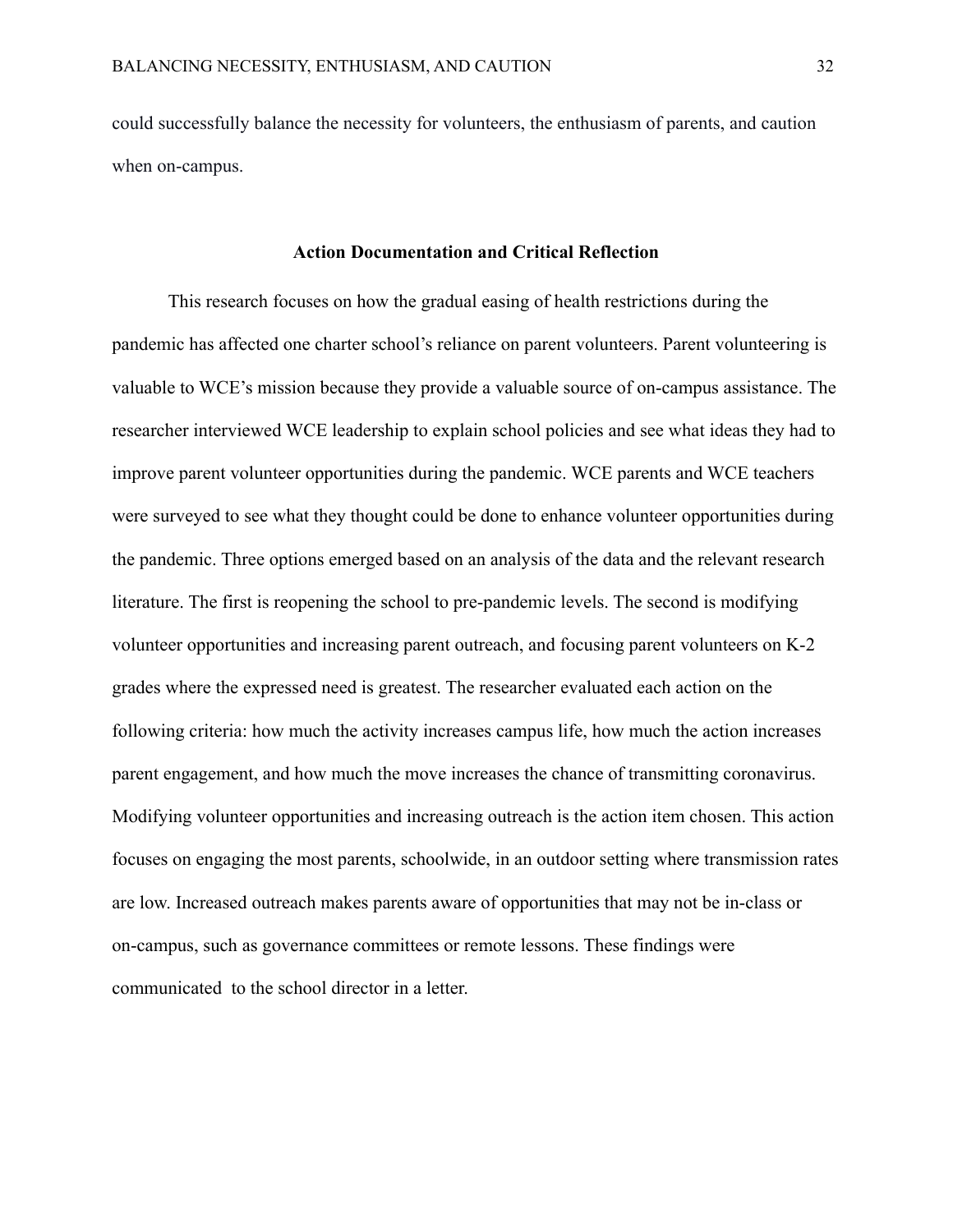# **Action Research Project Documentation and Reflection**



I joined WCE's Strategic Advisory Team. This committee of parents, staff, and teachers works to shape the school's goals for the district LCAP. I used my research to help be a voice for parents on the WCE Strategic Advisory Committee. I modified my recommendations to maximize the amount of engagement with the school. Parents expressed much enthusiasm for being on campus, more than concern for the transmission of the virus. I think I underestimated the level of disconnection between the parents and the school. I would have formed my inquiry more to provide pathways and outreach for parents to feel more involved on campus. Outreach for governance, fundraisings, maybe focusing on the specificity of the task. I learned that my experience at CSUMB has prepared me for hearing a variety of voices/issues from parents. Some of the responses from parents were intense in passion. Having some background on solutions and practices prepared me for some of the voices I heard in my answers.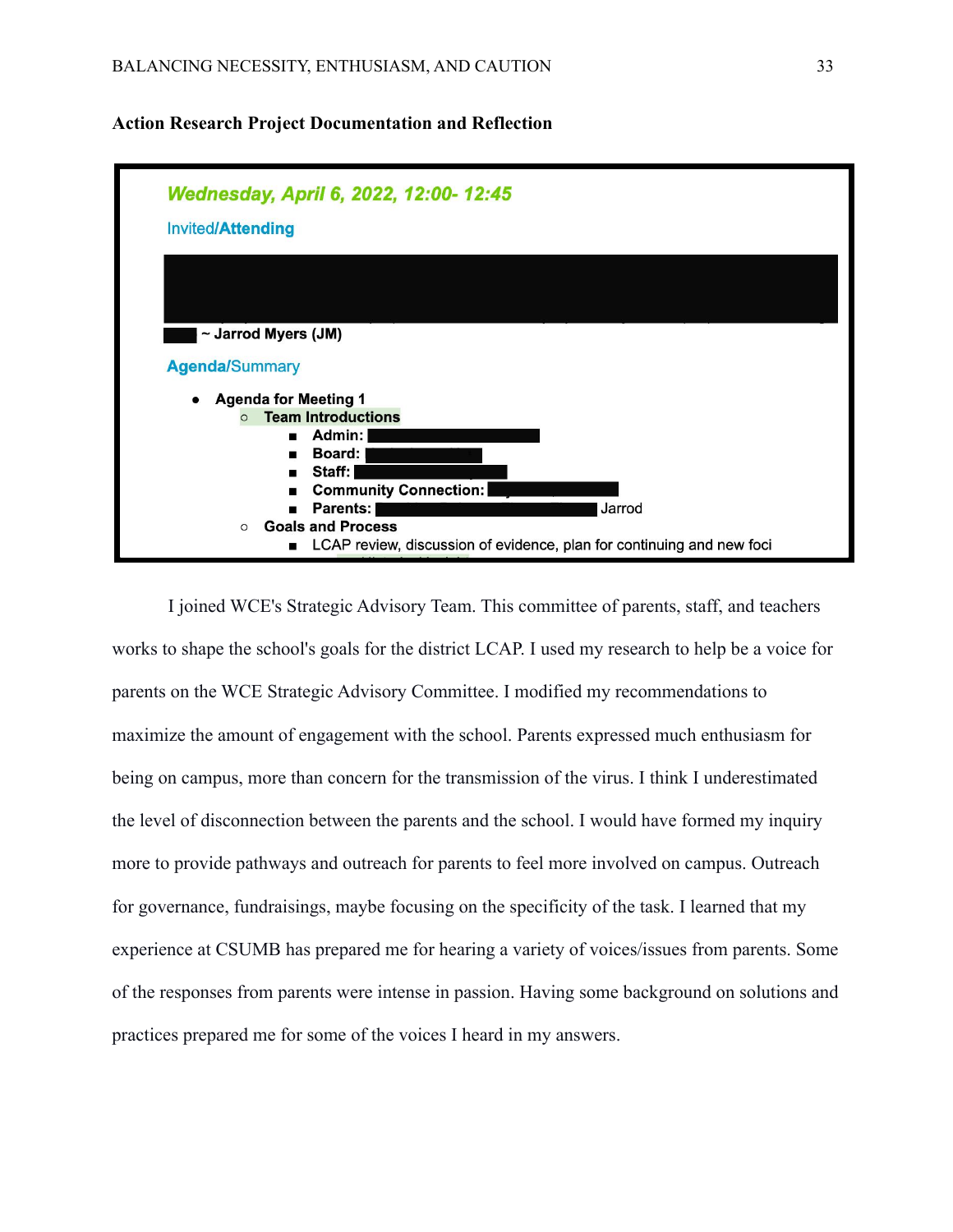# **Critical Reflection**

From this project, I discovered the joy of piecing together a narrative that considers many points of view. The process of data collection, interviews, and researching the policies shaping decisions made in schools was an exciting experience. Having adults with experience and motivation in the room helps K-2 homeroom teachers be the best at their jobs. In my experience as a parent in a kindergarten classroom, I ran the counting table and card game table. Volunteering in class allowed another group of students to do phonics lessons with a paraprofessional while the teacher worked 1-on-1 with another small group. There is a wealth of enthusiasm among parents to help in their child's school. My research shows the value of making parents feel like they are "in the loop" with their child's school. There are various ways schools could use parents at this school and others. Some parents want to do more, and they should have avenues to use their talents.

# **Synthesis and Integration**

This research project and the Liberal Studies coursework will prepare me with the introductory pedagogical skills and methods to apply perspectives of the Educational Foundations to develop my professional practices. The most prudent way I can use my skills as a developing educator is to become a substitute teacher as soon as possible. There is a high demand for parents to be back on WCE's campus; staffing shortages limit the school's administration options when a teacher gets sick. There are not enough substitute teachers. A larger pool of trained substitutes would allow schools to consider a more open approach as coronavirus becomes more managed.The coursework has developed my educational practices and perspectives with concepts and theories of diversity and multiculturalism. Along with my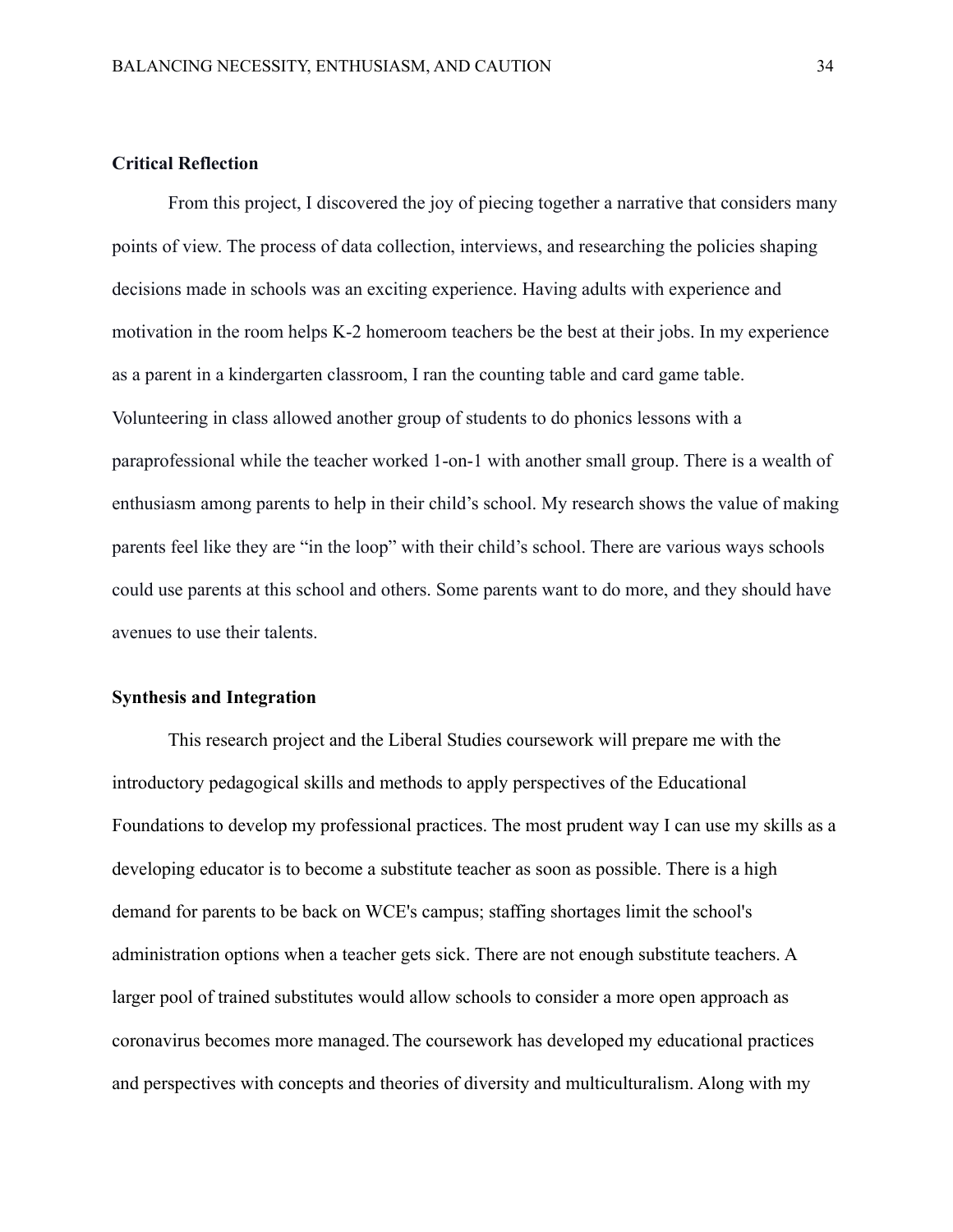personal experience, these concepts shaped my understanding of parent volunteerism. This project has shaped my belief that parents deserve support in their efforts to help in their child's school. Schools should consider brooding their definitions of assisting the school and then conveying all those opportunities to the parents. Outreach is one way to ensure families from all backgrounds get representation at functions and governance committees.

The pandemic era has caused me to often reflect on the role of technologies for innovative teaching and learning and practical instruction. Technology has played a significant role in pandemic life. I started CSUMB in the Spring of 2020. I finished that semester learning virtually at my kitchen table across from my 8-year-old daughter, who was also remote-learning. I relied on G-Suite to conduct and compile my surveys and Zoom to record and transcribe my interviews with WCE staff. California, the home of multiple information companies, should be supplying its students with adequate and equitable technology in its classrooms. State and local policymakers should be working to make sure California students and their families have access to technology.

This project required me to collaborate with stakeholders to advocate for access, equity, and justice in public education and other societal institutions. A theme that emerged from the research is the parent's enthusiasm to help and a feeling of disconnection from the school culture. These are opinions held by parents of any cultural or socioeconomic background; the desire to be more involved. When possible, there needs to be an effort to include parents in the decision-making processes at their child's school. Outreach to parents may have taken on more low-tech approaches if email blasts keep attracting the same group of parents repeatedly. Sometimes outreach needs to be face to face. Sometimes the teacher and school staff are the people who will need to cross a language barrier by seeking out community representatives or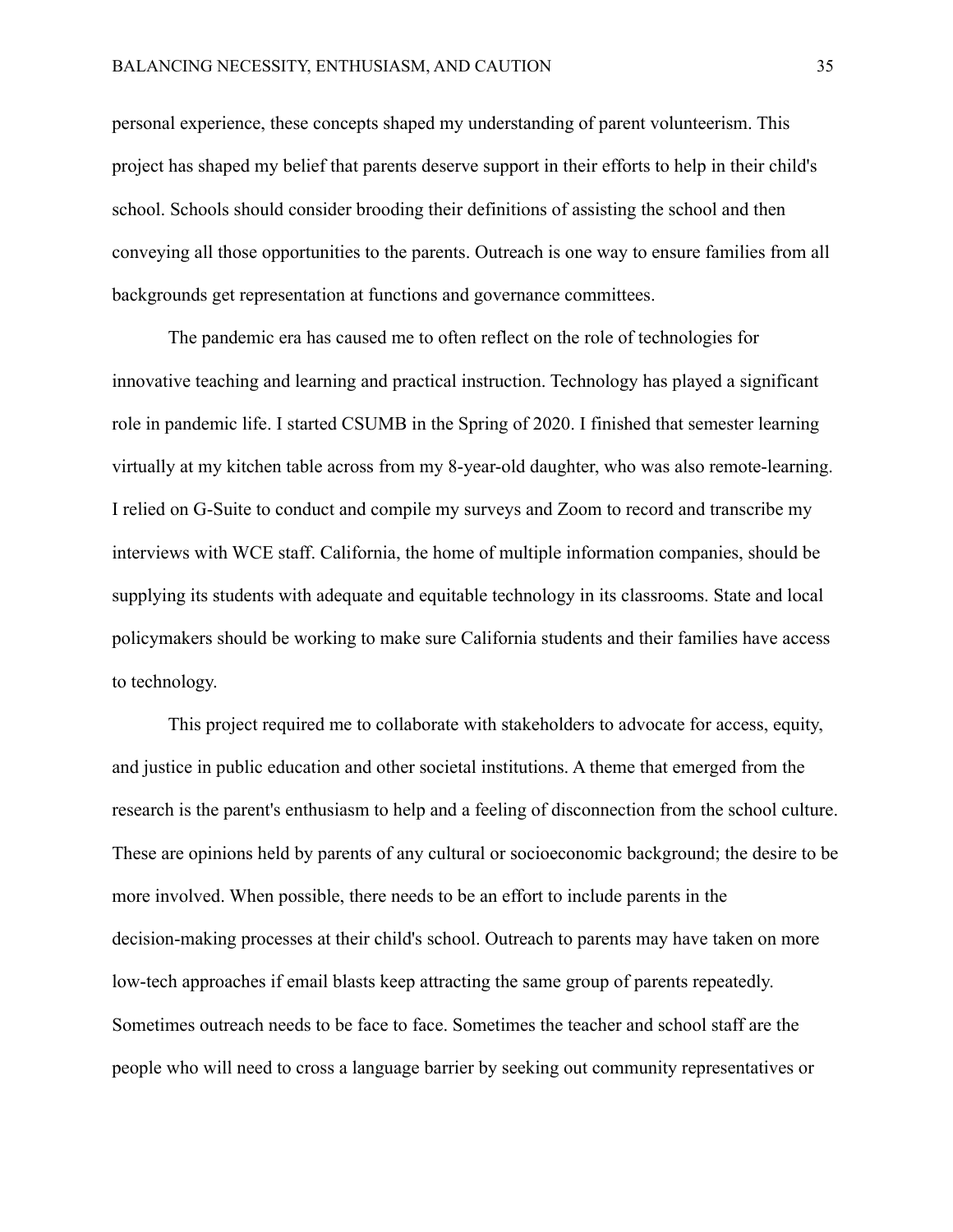other intermediaries.

This research project demonstrates my content knowledge and completes a coherent depth of study for successful practice in California public education. Social Foundations of Multicultural Education is where I learned the structure of a charter school. This coursework helped me decide whom I was going to interview and why they would be necessary to understand the pandemic's logistical challenges. Linguistics gave me an understanding of how children gain phonological awareness; and why some parents would have concerns with face masks during the reading lessons in lower grades. Pedagogy for Linguistic Diversity explored the experience of an English Language Learner and the importance of scaffolding across the curriculum. Special Education Inclusionary Practices taught me the history, value, and methods of making a classroom inclusive to a special needs learner. I intend to use the knowledge from both of these classes as I continue my work on WCE's Strategic Advisory Team to work toward creating an equitable school. I could do the most good immediately by becoming a substitute teacher. Long term, I enjoyed the investigative nature of this research project. I want to continue to examine schools and the education system in an investigative manner.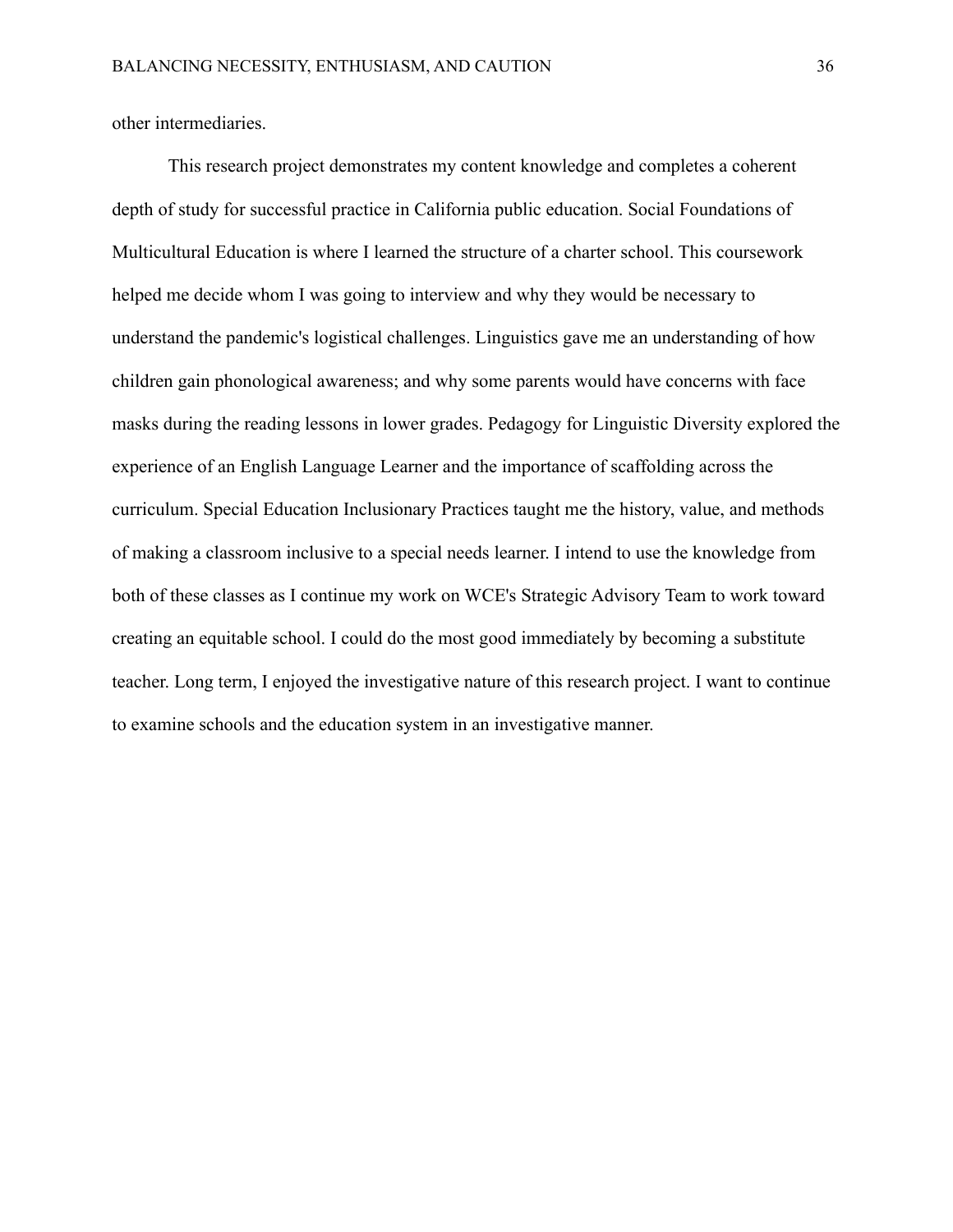# **References**

- Aguilar, A.C. (2021). *Ways to improve parent involvement in south monterey county* (Publication No. 988) [Capstone Project, CSUMB]. Digital Commons. [https://digitalcommons.csumb.edu/caps\\_thes\\_all/988](https://digitalcommons.csumb.edu/caps_thes_all/988)
- Bronfenbrenner, U. (1979). *The ecology of human development.* Cambridge MA. Harvard University Press.
- California Department of Education. (2021). *LCFF Priorities/Whole Child Resource Map*. <https://www.cde.ca.gov/eo/in/lcff1sys-resources.asp>
- California Department of Public Health. (2022). *COVID-19 public health guidance for K-12 schools in California, 2021-22 School Year.* [https://www.cdph.ca.gov/Programs/CID/DCDC/Pages/COVID-19/K-12-Guidanc](https://www.cdph.ca.gov/Programs/CID/DCDC/Pages/COVID-19/K-12-Guidance-2021-22-School-Year.aspx) [e-2021-22-School-Year.aspx](https://www.cdph.ca.gov/Programs/CID/DCDC/Pages/COVID-19/K-12-Guidance-2021-22-School-Year.aspx)
- Centers for Disease Control. (2022). *Small and large gatherings.* <https://www.cdc.gov/coronavirus/2019-ncov/your-health/gatherings.html>
- County of Cypress\*. (2022). *Cypress County vaccine data*. [https://www.co.cypress.ca.us/government/departments-a-h/health/diseases/2019-n](https://www.co.monterey.ca.us/government/departments-a-h/health/diseases/2019-novel-coronavirus-covid-19/monterey-county-vaccine-data) [ovel-coronavirus-covid-19/monterey-county-vaccine-data\\*](https://www.co.monterey.ca.us/government/departments-a-h/health/diseases/2019-novel-coronavirus-covid-19/monterey-county-vaccine-data)
- Cypress Unified School District\*. (2021). *School opening and safety plan* [Brochure]. [https://www.cusd.net/apps/pages/covid19guidanceandprotocols\\*](https://www.cusd.net/apps/pages/covid19guidanceandprotocols*)
- Dini, J. (2021). *Influence of parent involvement to children's learning interest during coronavirus pandemic*. Jurnal Obsesi: Jurnal Pendidikan Anak Usia Dini, 5(2), 2050-2058.
- Durisic, & Bunijevac, M. (2017). Parental involvement as an important factor for successful education. *CEPS Journal*, *7*(3), 137–153. <https://doi.org/10.26529/cepsj.291>
- Educational Data Partnership. (2022). *Cypress Unified School District\* summary.* [https://www.ed-data.org/district/DuneCity/Cypress-Unified\\*](https://www.ed-data.org/district/DuneCity/Cypress-Unified*)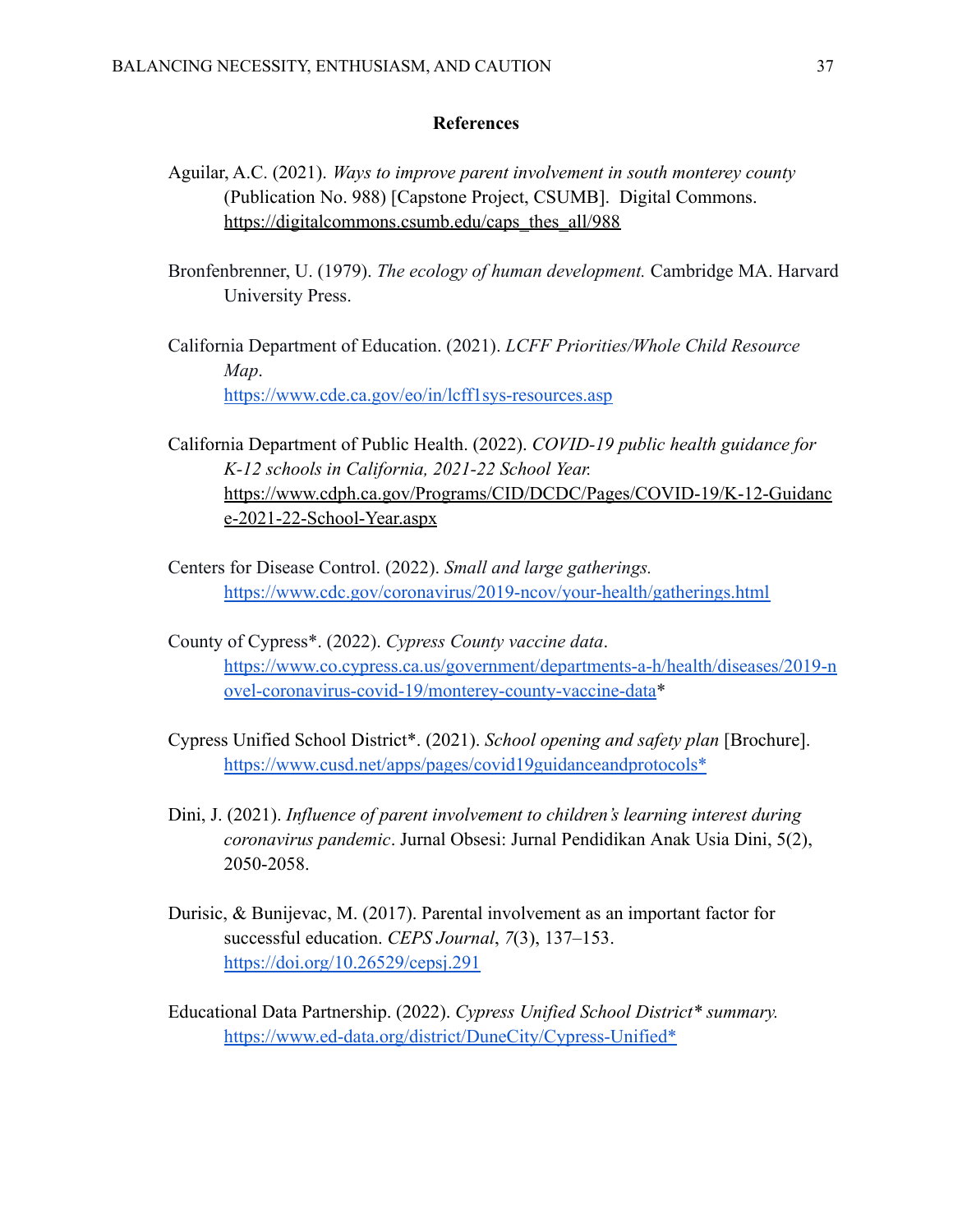- Educational Data Partnership. (2022). *Worldview Charter Elementary\* summary.* [https://www.ed-data.org/district/DuneCity/Worldview-Charter-Elementary\\*](https://www.ed-data.org/district/DuneCity/Worldview-Charter-Elementary*)
- Epstein, J. L. (2010). School/family/community partnerships: Caring for the children we share. *Phi delta kappan*, *92*(3), 81-96.
- Epstein, J.L., & Sanders, M.G. (2002). Family, school and community partnerships. In M.H. Bornstein (Ed.) *Handbook of Parenting.* (2nd ed. Vol. 5). Mahwah, NJ: Erlbaum.
- Fensterwald, J. (2022). *Palo Alto sends SOS to parents: volunteer to keep schools open.* EdSource.org. [https://edsource.org/updates/palo-alto-sends-sos-to-parents-volunteer-to-keep-sch](https://edsource.org/updates/palo-alto-sends-sos-to-parents-volunteer-to-keep-schools-open) [ools-open](https://edsource.org/updates/palo-alto-sends-sos-to-parents-volunteer-to-keep-schools-open)
- Guardabascio, M. (2022). 'The lifeblood for this school': parent volunteers return to Long Beach classrooms. *Long Beach Post.* February 2, 2022. [https://lbpost.com/news/the-lifeblood-for-this-school-parent-volunteers-return-to-l](https://lbpost.com/news/the-lifeblood-for-this-school-parent-volunteers-return-to-long-beach-classrooms) [ong-beach-classrooms](https://lbpost.com/news/the-lifeblood-for-this-school-parent-volunteers-return-to-long-beach-classrooms)
- Hill, N.E., & Tyson, D.F. (2009). Parental involvement in middle school: A meta-analytic assessment of the strategies that promote achievement. *Developmental Psychology, 45(3),* 740-763.
- Huston, A.C., McLoyd, V.C., & Coll, C.G. (1994). Children and poverty. Issues in contemporary research. *Child Development, 65,* 275-282.
- King, N. (Host) (2022-Present). *Today Explained* [Audio Podcast]. Vox. [https://podcasts.apple.com/us/podcast/why-little-kids-dont-have-vaccines/id13462](https://podcasts.apple.com/us/podcast/why-little-kids-dont-have-vaccines/id1346207297?i=1000559735009) [07297?i=1000559735009](https://podcasts.apple.com/us/podcast/why-little-kids-dont-have-vaccines/id1346207297?i=1000559735009)
- Innovate Public Schools. (2021). *Why are black and latino students falling further behind?* InnovateSchools.org. [https://innovateschools.org/research-and-data/learning-loss/why-are-black-and-lat](https://innovateschools.org/research-and-data/learning-loss/why-are-black-and-latino-students-falling-further-behind/) [ino-students-falling-further-behind/](https://innovateschools.org/research-and-data/learning-loss/why-are-black-and-latino-students-falling-further-behind/)
- Marland-Peltoniemi, J. A. (2015). Parent volunteer ghostland: Why is parental involvement in elementary education generally limited to the primary grades?. Nipissing University.